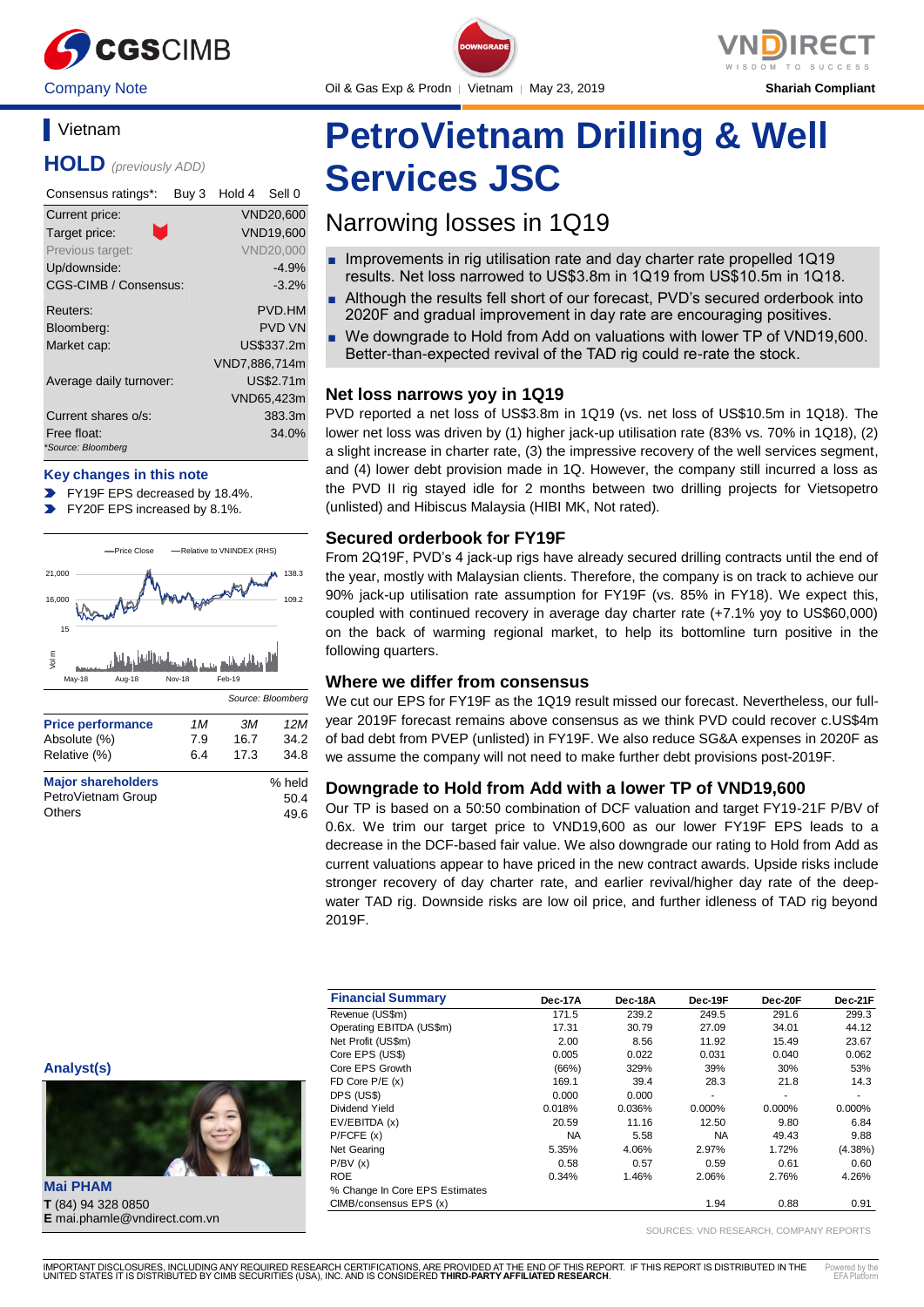



# Narrowing losses in 1Q19

### **1Q19 results improve on the back of higher utilisation rate**

| Figure 1: 1Q19 results overview |             |             |                  |                 |                                                                                                                                                                                                                                                                |
|---------------------------------|-------------|-------------|------------------|-----------------|----------------------------------------------------------------------------------------------------------------------------------------------------------------------------------------------------------------------------------------------------------------|
|                                 |             |             |                  | <b>vs. FY19</b> |                                                                                                                                                                                                                                                                |
| FYE Dec (VNDbn)                 | <b>1Q18</b> | <b>1Q19</b> | $%$ yoy          |                 | forecast Comment                                                                                                                                                                                                                                               |
| Net revenue                     | 48.7        | 39.3        | $-19.4%$         | 16.1%           |                                                                                                                                                                                                                                                                |
| Drilling                        | 16.0        | 16.8        | 5.5%             |                 | Higher jack-up utilisation rate (83% vs 70% in 1Q18) and slight improvements in day charter rate                                                                                                                                                               |
| Trading                         | 16.9        | 3.7         | $-77.9%$         |                 | Revenue from trading activities declined on 1Q18 high base due to fewer large contracts in 1Q19<br>than the company's expectation.                                                                                                                             |
| Well services                   | 15.9        | 18.7        | 17.8%            |                 | Higher work volume                                                                                                                                                                                                                                             |
| <b>Gross profit</b>             | (2.0)       | 2.2         | <b>N/A</b>       | 8.7%            |                                                                                                                                                                                                                                                                |
| Drilling                        | (4.2)       | (1.4)       | N/A              |                 | PVD incurred lower loss in 1Q19 due to higher rig utilisation rate and day charter rate. However,<br>1Q19 gross profit was still negative as the PVD II rig stayed idle for 2 months between the 2 drilling<br>projects for Vietsopetro and Hibiscus Malaysia. |
| Trading                         | 0.5         | 0.7         | 57.9%            |                 |                                                                                                                                                                                                                                                                |
| Well services                   | 1.7         | 2.9         | 65.9%            |                 |                                                                                                                                                                                                                                                                |
| Gross profit margin             | $-4.0%$     |             | 5.6% +9.6% pts   |                 |                                                                                                                                                                                                                                                                |
| Drilling                        | N/A         | N/A         |                  |                 |                                                                                                                                                                                                                                                                |
| Trading                         | 2.7%        |             | 19.4% +16.7% pts |                 |                                                                                                                                                                                                                                                                |
| Well services                   | 11.0%       |             | 15.5% +4.5% pts  |                 |                                                                                                                                                                                                                                                                |
| Selling expenses                | 0.1         | 0.1         | $-19.1%$         | 16.0%           |                                                                                                                                                                                                                                                                |
| G&A expenses                    | 7.5         | 5.1         | $-31.3%$         | 39.3%           | PVD continued to make c.US\$2m provision for PVEP's debt, however, this amount is lower than<br>1Q18's provision expenses.                                                                                                                                     |
| <b>Operating profit</b>         | (10)        | (3)         | <b>N/A</b>       | N/A             |                                                                                                                                                                                                                                                                |
| Financial income                | 1.6         | 1.1         | $-33.2%$         | 8.8%            |                                                                                                                                                                                                                                                                |
| Financial expenses              | 2.8         | 2.2         | $-22.5%$         | 22.3%           |                                                                                                                                                                                                                                                                |
| Pre-tax profit                  | (10.9)      | (3.7)       | <b>N/A</b>       | N/A             |                                                                                                                                                                                                                                                                |
| Net profit                      | (10.5)      | (3.8)       | <b>N/A</b>       | N/A             |                                                                                                                                                                                                                                                                |
|                                 |             |             |                  |                 | SOURCES: VND RESEARCH, COMPANY REPORTS                                                                                                                                                                                                                         |

### **2019-20F outlook: extending abroad**

### **Warming regional market to benefit PVD**

*Both day rates and utilisation rate for jack-up rigs in the region have shown slight improvements from 2018. We expect the average charter rate to continue to increase in the following quarters, assuming Brent oil price leveling at US\$60-70/bbl in FY19-21F. Note that historically, the demand for drilling rigs often moves in line with crude oil price with a lag of c.1 year.*



PVD has been finding opportunities in the regional market in the past 2 years as the domestic market remained quiet without long-term drilling contracts. The newly-awarded contracts of PVD are mostly from Malaysia, with details as follows: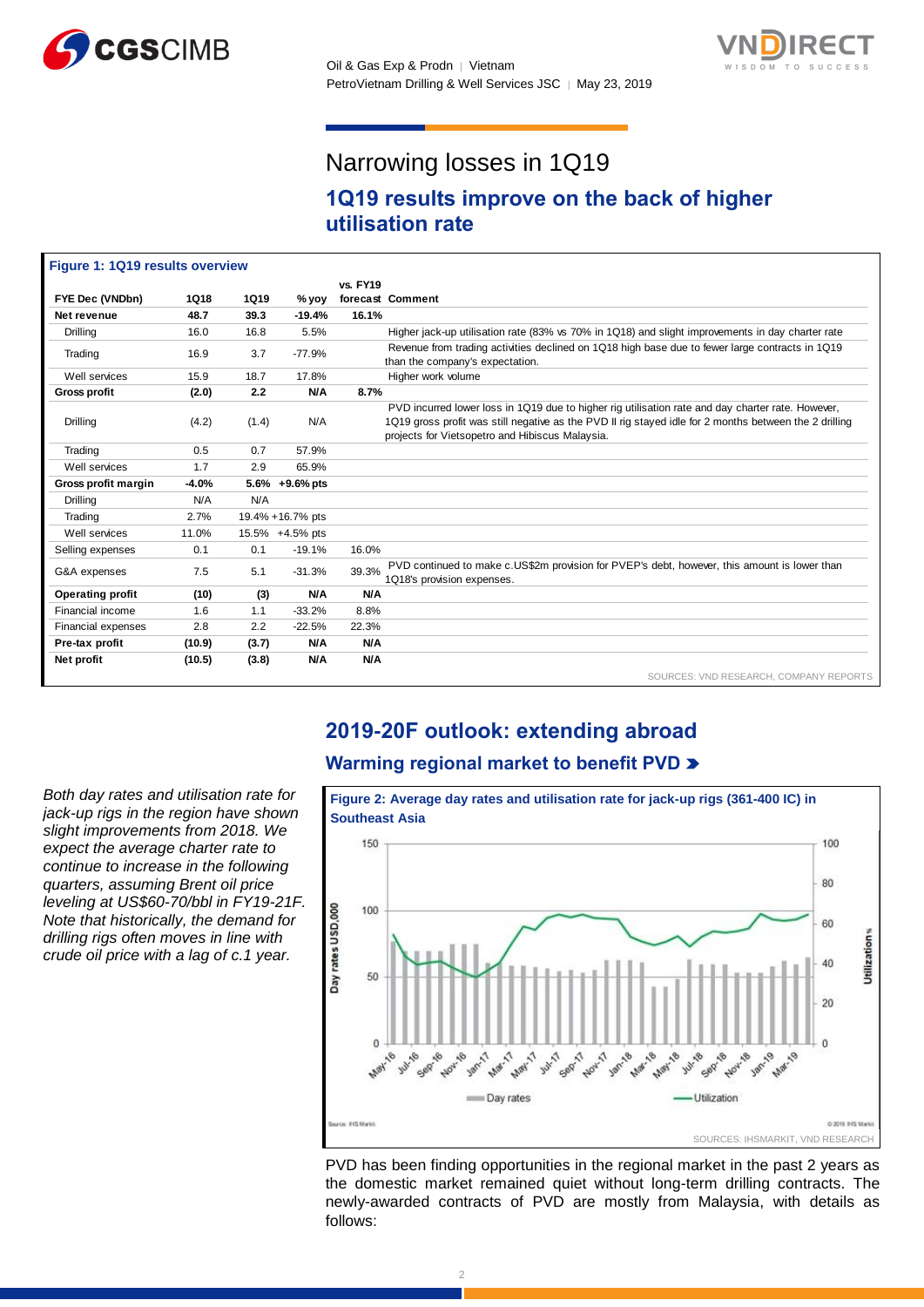

Oil & Gas Exp & Prodn │ Vietnam PetroVietnam Drilling & Well Services JSC | May 23, 2019



- PVD I rig finished drilling for Murphy Oil (unlisted) in 1Q19, and is currently under contract with Hibiscus Malaysia (HIBI MK, Not rated) starting from May until end-2019F.

- PVD II started drilling for Sapura Energy (SAPE MK, HOLD, TP:RM0.37) in Feb 2019, which will last for about 120 days. After that, PVD has a contract with JVPC (unlisted) from Jul to Sep 2019.

- PVD III has been working for Repsol Malaysia (unlisted) since 2018, which will last until Mar 2020F.

- PVD VI has a contract with ENI Vietnam B.V. (unlisted) for an 80-day drilling project at Block 114 – Song Hong Basin, starting from May 2019. After that, the rig will move to Malaysia for a drilling project of c.9 months with extending option.

We expect that as the regional market heats up following the recovery of oil price in 2018, demand for drilling rigs and other related services will continue to improve, opening up more opportunities for PVD. In terms of domestic market, the company is open to lease rigs from clients to cater to domestic demand.

Regarding the PVD V rig (deep-water TAD rig), management claims to be bidding for a drilling project of Shell Brunei, in which PVD has an advantage of having more modern and younger rig than the competitor Sapura. This contract, if awarded, could be an upside catalyst to the stock price. On the other hand, some other potential solutions for TAD include conversion to a production platform for Dai Hung field or finding other drilling contracts both domestically and abroad. We maintain our assumption that the TAD rig could start working again in 2H20F at a charter rate of US\$85,000/day.

|                         |       | 2019F      |                 |     | 2020F      |                       |     | 2021F       |      |                                                                                                                                                                                                                                                                                                      |
|-------------------------|-------|------------|-----------------|-----|------------|-----------------------|-----|-------------|------|------------------------------------------------------------------------------------------------------------------------------------------------------------------------------------------------------------------------------------------------------------------------------------------------------|
| Unit: US\$m             | Old   | <b>New</b> | %∆              | Old | <b>New</b> | $\%$                  | Old | <b>New</b>  |      | %∆ Note                                                                                                                                                                                                                                                                                              |
| Net revenue             | 244   | 249        | 2.2%            | 276 | 292        | 5.8%                  | 299 | 299         |      | Revenue revised up to take into account additional revenue from<br>1 new leased rig. In Mar 2019, PVD announced to lease the<br>0.0% Hakuryu-11 rig of Japan Drilling (1606 JP, Not rated) for<br>domestic work in Vung Tau city, starting from Oct 2019, with<br>total estimated time of 12 months. |
| <b>Gross profit</b>     | 25    | 27         | 5.2%            | 44  | 46         | 3.7%                  | 57  | 57          | 1.5% |                                                                                                                                                                                                                                                                                                      |
| Gross profit margin     | 10.4% |            | 10.7% +0.3% pts |     |            | 16.1% 15.8% -0.3% pts |     | 18.9% 19.2% |      | GPM of the well services segment is revised up in line with 2018<br>-0.3% pts audited numbers (18.4% from 15.9%), yet offset by the higher<br>contribution of the low-margin leased rig (GPM of 3%).                                                                                                 |
| SG&A expenses           | 14    | 14         | 2.9%            | 34  | 31         | $-7.2%$               | 37  | 37          |      | We adjust 2020F G&A expenses as we expect that PVD no<br>0.0% longer needs to make provision for PVEP's bad debt starting<br>from 2020F.                                                                                                                                                             |
| <b>Operating profit</b> | 12    | 13         | 7.8%            | 11  | 15         | 38.0%                 | 20  | 21          | 4.1% |                                                                                                                                                                                                                                                                                                      |
| Financial income        | 12    | 8          | $-36.0%$        | 11  | 9          | $-20.0%$              | 11  | 11          |      | Lower 2019F financial income as the 1Q19 number significantly<br>-6.5% missed our forecast.                                                                                                                                                                                                          |
| Financial expenses      | 10    | 10         | 2.6%            | 10  | 10         | 1.2%                  | 8   | 8           | 0.2% |                                                                                                                                                                                                                                                                                                      |
| Pre-tax profit          | 17    | 14         | $-18.0%$        | 17  | 18         | 9.1%                  | 27  | 28          | 1.0% |                                                                                                                                                                                                                                                                                                      |
| Net profit              | 15    | 12         | $-18.4%$        | 14  | 15         | 8.1%                  | 24  | 24          | 0.1% |                                                                                                                                                                                                                                                                                                      |

### **Forecast revisions**

### **Valuation**

We cut our target price to VND19,600 due to lower EPS forecast for 2019F. The target price is derived on the basis of a 50:50 combination of DCF and target P/BV multiple for FY19-21F at 0.6x.

As the share price has increased 18.5% since our last report, which we believe prices in the positive news regarding continuous contract wins, the stock is fairly priced now. We downgrade our recommendation from Add to Hold.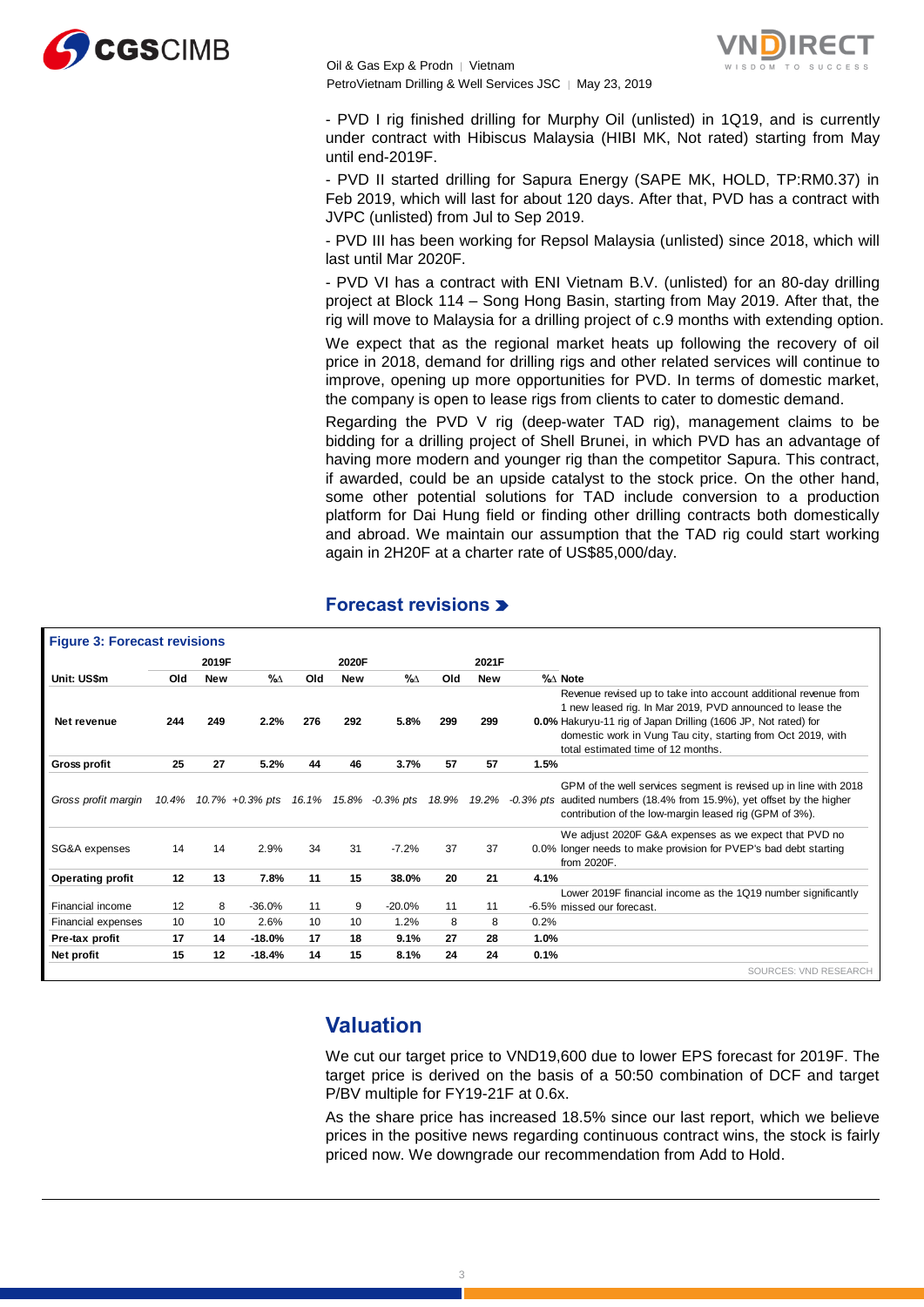

### Oil & Gas Exp & Prodn │ Vietnam PetroVietnam Drilling & Well Services JSC | May 23, 2019



### **Figure 4: DCF model – summary of free cash flow (FCF)**

|                                              |         |                |          |          |         |         |         |                                        | <b>CAGR</b> |
|----------------------------------------------|---------|----------------|----------|----------|---------|---------|---------|----------------------------------------|-------------|
| <b>US\$m</b>                                 | Dec-16A | Dec-17A        | Dec-18F  | Dec-19F  | Dec-20F | Dec-25F | Dec-30F | Dec-35F                                | 20-35F      |
| Total revenue                                | 240     | 172            | 239      | 249      | 292     | 410     | 534     | 589                                    | 4.8%        |
| % yoy                                        |         | $-27.4%$       | 41.4%    | 7.4%     | 20.4%   | 10.0%   | 3.7%    | 1.2%                                   |             |
|                                              |         | 71.5%          | 139.4%   | 104.3%   | 116.9%  |         |         |                                        |             |
| COGS & OPEX                                  | (233)   | (189)          | (235)    | (237)    | (277)   | (361)   | (470)   | (519)                                  |             |
| EBIT                                         |         | (17)           | 4        | 13       | 15      | 49      | 64      | 71                                     | 11.0%       |
| Operating margin                             | 3.0%    | $-10.2%$       | 1.8%     | 5.0%     | 5.0%    | 12.0%   | 12.0%   | 12.0%                                  |             |
| Effective tax rate                           | 30.8%   | 76.4%          | 25.8%    | 25.0%    | 25.0%   | 25.0%   | 25.0%   | 25.0%                                  |             |
| EBIT * (1-Tax rate)                          | 5       | (4)            | 3        | 9        | 11      | 37      | 48      | 53                                     | 11.0%       |
| + Depreciation & Amortisation                | 33      | 35             | 26       | 15       | 19      | 32      | 42      | 46                                     |             |
| % of revenue                                 | 13.6%   | 20.3%          | 11.1%    | 5.8%     | 6.6%    | 7.8%    | 7.8%    | 7.8%                                   |             |
| CapEx                                        | (11)    | (2)            | (3)      | (11)     | (17)    | (20)    | (27)    | (29)                                   |             |
| % of revenue                                 | $-4.4%$ | $-1.1%$        | $-1.4%$  | $-4.4%$  | $-6.0%$ | $-5.0%$ | $-5.0%$ | $-5.0%$                                |             |
| + Change in Working Capital                  | 12      | $\overline{2}$ | (3)      | 5        | 3       | 10      | 12      | 24                                     |             |
| % of revenue                                 | 5.2%    | 0.9%           | $-1.2%$  | 1.9%     | 1.2%    | 2.4%    | 2.3%    | 4.0%                                   |             |
| Interest and other financial activities, net | 5       | 24             | 6        |          | 3       | 9       | 12      | 14                                     |             |
| % of revenue                                 | 2.0%    | 14.1%          | 2.4%     | 0.6%     | 1.2%    | 2.3%    | 2.3%    | 2.3%                                   |             |
| Unlevered free cash flow (UFCF)              | 44      | 54             | 29       | 19       | 20      | 68      | 88      | 107                                    |             |
| % yoy                                        |         | 24.7%          | $-45.6%$ | $-32.9%$ | 6.7%    | 25.3%   | 4.2%    | 1.2%                                   |             |
|                                              |         |                |          |          |         |         |         | SOURCES: VND RESEARCH, COMPANY REPORTS |             |

| <b>Figure 5: Cost of equity</b> |                                        | Figure 6: WACC and terminal growth |                                        |
|---------------------------------|----------------------------------------|------------------------------------|----------------------------------------|
| <b>Cost of equity</b>           |                                        | US\$m                              |                                        |
| Risk Free Rate                  | 5.0%                                   | <b>Equity Value</b><br>Debt        | 293<br>151                             |
| Beta                            | 1.7                                    | Cost of Debt                       | 5.0%                                   |
| <b>Risk Premium</b>             | 11.0%                                  | Tax Rate                           | 25.0%                                  |
|                                 |                                        | <b>WACC</b>                        | 16.9%                                  |
| <b>Cost of Equity</b>           | 23.7%                                  | <b>Perpetual Growth Rate</b>       | 1.2%                                   |
|                                 | SOURCES: VND RESEARCH, COMPANY REPORTS |                                    | SOURCES: VND RESEARCH, COMPANY REPORTS |

| <b>Figure 7: Blended target price</b> |                            |            |                                        |  |  |  |  |  |  |  |
|---------------------------------------|----------------------------|------------|----------------------------------------|--|--|--|--|--|--|--|
| <b>Method</b>                         | Implied share price (VND)* | Weight (%) | Weighted share price (VND)             |  |  |  |  |  |  |  |
| <b>DCF</b>                            | 17.736                     | 50%        | 8,868                                  |  |  |  |  |  |  |  |
| Target FY19-21F P/B of 0.6x           | 21.397                     | 50%        | 10,699                                 |  |  |  |  |  |  |  |
| <b>Blended price</b>                  |                            | 100%       | 19,566                                 |  |  |  |  |  |  |  |
| <b>Target price</b>                   |                            |            | 19,600                                 |  |  |  |  |  |  |  |
|                                       |                            |            | *Assuming USD/VND rate of VND23,000    |  |  |  |  |  |  |  |
|                                       |                            |            | SOURCES: VND RESEARCH, COMPANY REPORTS |  |  |  |  |  |  |  |

| <b>Figure 8: Peer comparison</b>  |                  |                          |                          |                 |                                   |      |             |      |                                     |     |         |       |          |                |         |         |                |                                                           |
|-----------------------------------|------------------|--------------------------|--------------------------|-----------------|-----------------------------------|------|-------------|------|-------------------------------------|-----|---------|-------|----------|----------------|---------|---------|----------------|-----------------------------------------------------------|
|                                   | <b>Bloomberg</b> |                          | Share<br>Price<br>(local | Target<br>Price | <b>Market</b><br>(local Cap (US\$ |      | P/E(x)      |      | 3-year<br><b>EPS</b><br><b>CAGR</b> |     | P/BV(x) |       |          | <b>ROE (%)</b> |         |         | <b>ROA (%)</b> |                                                           |
| Company                           | <b>Ticker</b>    | Recom.                   | curr)                    | curr)           | m)                                | TTM  | FY19F FY20F |      | (%)                                 | TTM | FY19F   | FY20F | TTM      | FY19F          | FY20F   | TTM     | FY19F          | FY20F                                                     |
| Offshore drilling companies       |                  |                          |                          |                 |                                   |      |             |      |                                     |     |         |       |          |                |         |         |                |                                                           |
| <b>PV Drilling</b>                | PVD VN           | <b>HOLD</b>              | 20.600                   | 19.600          | 337                               | 23.1 | 28.3        | 21.8 | 40.4%                               | 0.6 | 0.6     | 0.6   | 2.7%     | 2.1%           | 2.8%    | 1.7%    | 1.3%           | 1.8%                                                      |
| Velesto Energy Bhd                | <b>VEB MK</b>    | <b>HOLD</b>              | 0.27                     | 0.30            | 530                               | N/A  | 61.7        | 16.6 | 39.5%                               | 0.8 | 0.7     | 0.7   | $-1.7%$  | 1.2%           | 1.3%    | $-1.1%$ | 0.8%           | 0.9%                                                      |
| Sapura Energy Bhd                 | <b>SAPE MK</b>   | <b>HOLD</b>              | 0.30                     | 0.37            | 1.142                             | N/A  | N/A         | N/A  | $-51.0%$                            | 0.3 | 0.3     | 0.4   | 1.8%     | $-4.1%$        | $-2.0%$ | 0.7%    | $-1.6%$        | $-0.7%$                                                   |
| Ensco                             | OXHI LN          | NOT RATED                | N/A                      | N/A             | N/A                               | N/A  | N/A         | N/A  | N/A                                 | N/A | N/A     | N/A   | $-8.4%$  | $-7.4%$        | $-5.7%$ | $-4.9%$ | $-3.7\%$       | $-2.9%$                                                   |
| Rowan Companies                   | RDC LN           | NOT RATED                | 10.93                    | N/A             | 1.391                             | N/A  | N/A         | N/A  | N/A                                 | 0.3 | N/A     | N/A   | $-6.7%$  | $-3.9%$        | $-2.3%$ | $-4.2%$ | $-0.8%$        | 1.4%                                                      |
| Transocean                        |                  | <b>RIGN SW NOT RATED</b> | 7.35                     | N/A             | 4.454                             | N/A  | N/A         | N/A  | N/A                                 | N/A | N/A     | N/A   | $-14.8%$ | $-10.0\%$      | $-7.5%$ | $-7.7%$ | $-6.8%$        | $-4.1%$                                                   |
| Average - Offshore drilling peers |                  |                          |                          |                 | 1.879                             |      | 61.7        | 16.6 | $-5.8%$                             | 0.5 | 0.5     | 0.5   | $-6.0%$  | $-4.8%$        | $-3.2%$ | $-3.4%$ | $-2.4%$        | $-1.1%$                                                   |
|                                   |                  |                          |                          |                 |                                   |      |             |      |                                     |     |         |       |          |                |         |         |                | SOURCES: BLOOMBERG, VND RESEARCH (DATA AS OF MAY 23 2019) |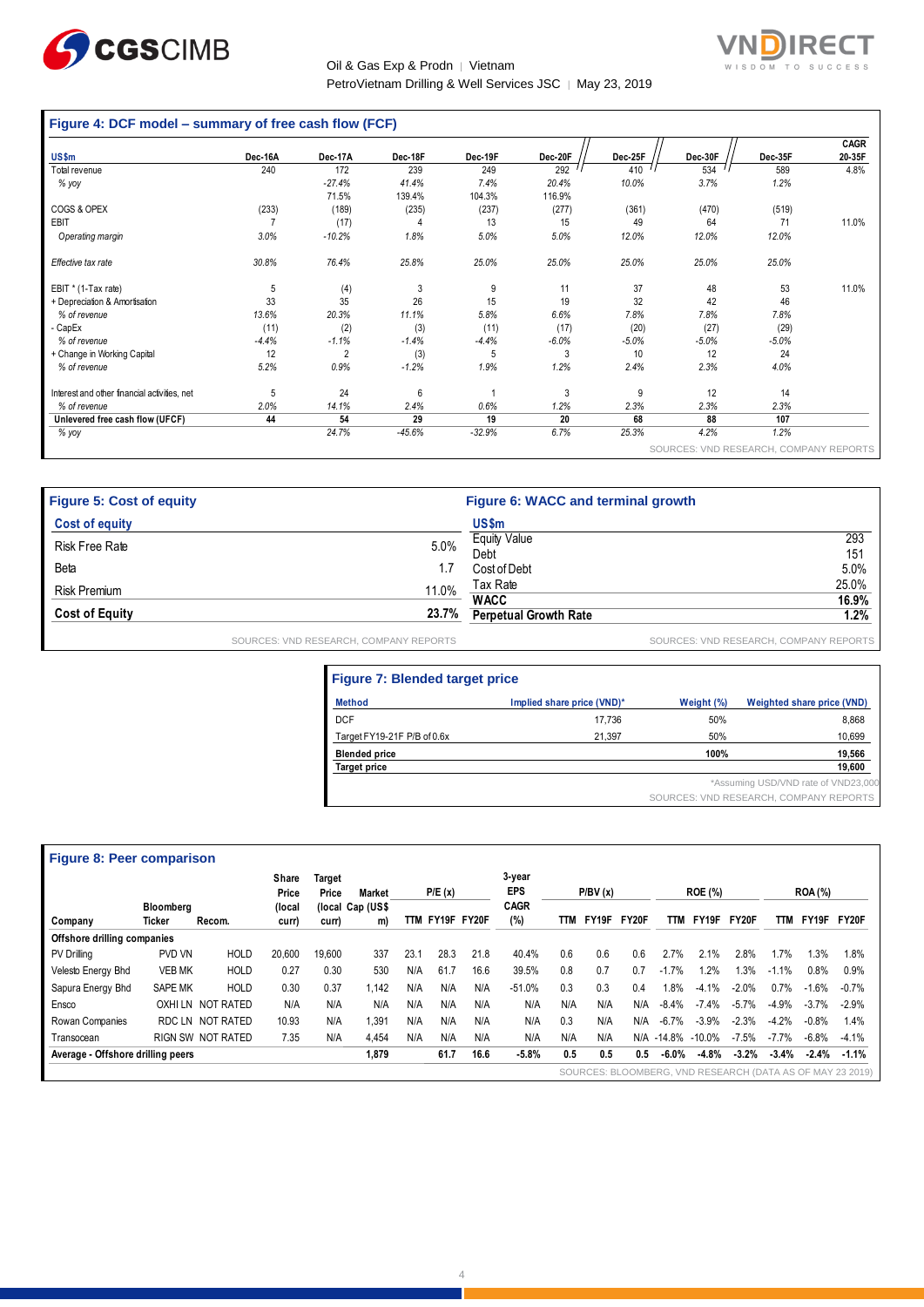



### **BY THE NUMBERS**



### **Profit & Loss**

| (US\$m)                                   | Dec-17A | Dec-18A | Dec-19F | Dec-20F | Dec-21F |
|-------------------------------------------|---------|---------|---------|---------|---------|
| <b>Total Net Revenues</b>                 | 171.5   | 239.2   | 249.5   | 291.6   | 299.3   |
| <b>Gross Profit</b>                       | 8.5     | 17.3    | 26.6    | 46.0    | 57.4    |
| <b>Operating EBITDA</b>                   | 17.3    | 30.8    | 27.1    | 34.0    | 44.1    |
| Depreciation And Amortisation             | (34.8)  | (26.5)  | (14.5)  | (19.3)  | (23.3)  |
| <b>Operating EBIT</b>                     | (17.4)  | 4.3     | 12.6    | 14.7    | 20.8    |
| Financial Income/(Expense)                | (3.6)   | (2.9)   | (2.3)   | (0.8)   | 2.5     |
| Pretax Income/(Loss) from Assoc.          | 0.2     | 2.6     | 3.4     | 3.9     | 4.0     |
| Non-Operating Income/(Expense)            | 27.5    | 6.1     | 0.3     | 0.3     | 0.3     |
| Profit Before Tax (pre-El)                | 6.7     | 10.1    | 13.9    | 18.1    | 27.7    |
| <b>Exceptional Items</b>                  |         |         |         |         |         |
| <b>Pre-tax Profit</b>                     | 6.7     | 10.1    | 13.9    | 18.1    | 27.7    |
| Taxation                                  | (5.1)   | (2.6)   | (3.5)   | (4.5)   | (6.9)   |
| Exceptional Income - post-tax             |         |         |         |         |         |
| <b>Profit After Tax</b>                   | 1.6     | 7.5     | 10.5    | 13.6    | 20.8    |
| Minority Interests                        | 0.4     | 1.0     | 1.5     | 1.9     | 2.9     |
| <b>Preferred Dividends</b>                |         |         |         |         |         |
| FX Gain/(Loss) - post tax                 |         |         |         |         |         |
| Other Adjustments - post-tax              |         |         |         |         |         |
| <b>Net Profit</b>                         | 2.0     | 8.6     | 11.9    | 15.5    | 23.7    |
| <b>Recurring Net Profit</b>               | 2.0     | 8.6     | 11.9    | 15.5    | 23.7    |
| <b>Fully Diluted Recurring Net Profit</b> | 2.0     | 8.6     | 11.9    | 15.5    | 23.7    |

#### **Cash Flow**

| (US\$m)                          | Dec-17A | Dec-18A | Dec-19F | Dec-20F | Dec-21F |
|----------------------------------|---------|---------|---------|---------|---------|
| <b>EBITDA</b>                    | 17.31   | 30.79   | 27.09   | 34.01   | 44.12   |
| Cash Flow from Invt. & Assoc.    | (6.32)  | (7.11)  | (6.90)  | (6.70)  | (6.50)  |
| Change In Working Capital        | 1.52    | (2.89)  | 4.62    | 3.40    | 16.48   |
| (Incr)/Decr in Total Provisions  | 1.81    | (4.95)  | 0.00    | 0.00    | 0.00    |
| Other Non-Cash (Income)/Expense  | (10.65) | (20.67) | (13.15) | (15.89) | (16.42) |
| <b>Other Operating Cashflow</b>  | 13.78   | 25.89   | 21.45   | 25.84   | 28.74   |
| Net Interest (Paid)/Received     | (8.68)  | (7.70)  | (10.06) | (9.62)  | (8.12)  |
| Tax Paid                         | (3.71)  | (6.21)  | (3.49)  | (4.53)  | (6.92)  |
| <b>Cashflow From Operations</b>  | 5.05    | 7.15    | 19.57   | 26.52   | 51.38   |
| Capex                            | (1.95)  | (3.42)  | (10.95) | (17.50) | (14.96) |
| Disposals Of FAs/subsidiaries    | 0.01    | 0.03    | 0.00    | 0.00    | 0.00    |
| Acq. Of Subsidiaries/investments |         |         |         |         |         |
| Other Investing Cashflow         | (12.96) | 54.90   | 0.00    | 0.00    | 0.00    |
| Cash Flow From Investing         | (14.90) | 51.51   | (10.95) | (17.50) | (14.96) |
| Debt Raised/(repaid)             | (33.16) | 1.78    | (10.62) | (2.19)  | (2.27)  |
| Proceeds From Issue Of Shares    |         |         |         |         |         |
| <b>Shares Repurchased</b>        |         |         |         |         |         |
| Dividends Paid                   | (0.06)  | (0.12)  | 0.00    | 0.00    | 0.00    |
| <b>Preferred Dividends</b>       |         |         |         |         |         |
| <b>Other Financing Cashflow</b>  | 0.00    | (42.17) | 0.00    | 0.00    | 0.00    |
| <b>Cash Flow From Financing</b>  | (33.22) | (40.51) | (10.62) | (2.19)  | (2.27)  |
| <b>Total Cash Generated</b>      | (43.07) | 18.16   | (2.00)  | 6.83    | 34.15   |
| <b>Free Cashflow To Equity</b>   | (43.01) | 60.45   | (2.00)  | 6.83    | 34.15   |
| <b>Free Cashflow To Firm</b>     | (1.17)  | 66.37   | 18.68   | 18.64   | 44.53   |

SOURCES: VND RESEARCH, COMPANY REPORTS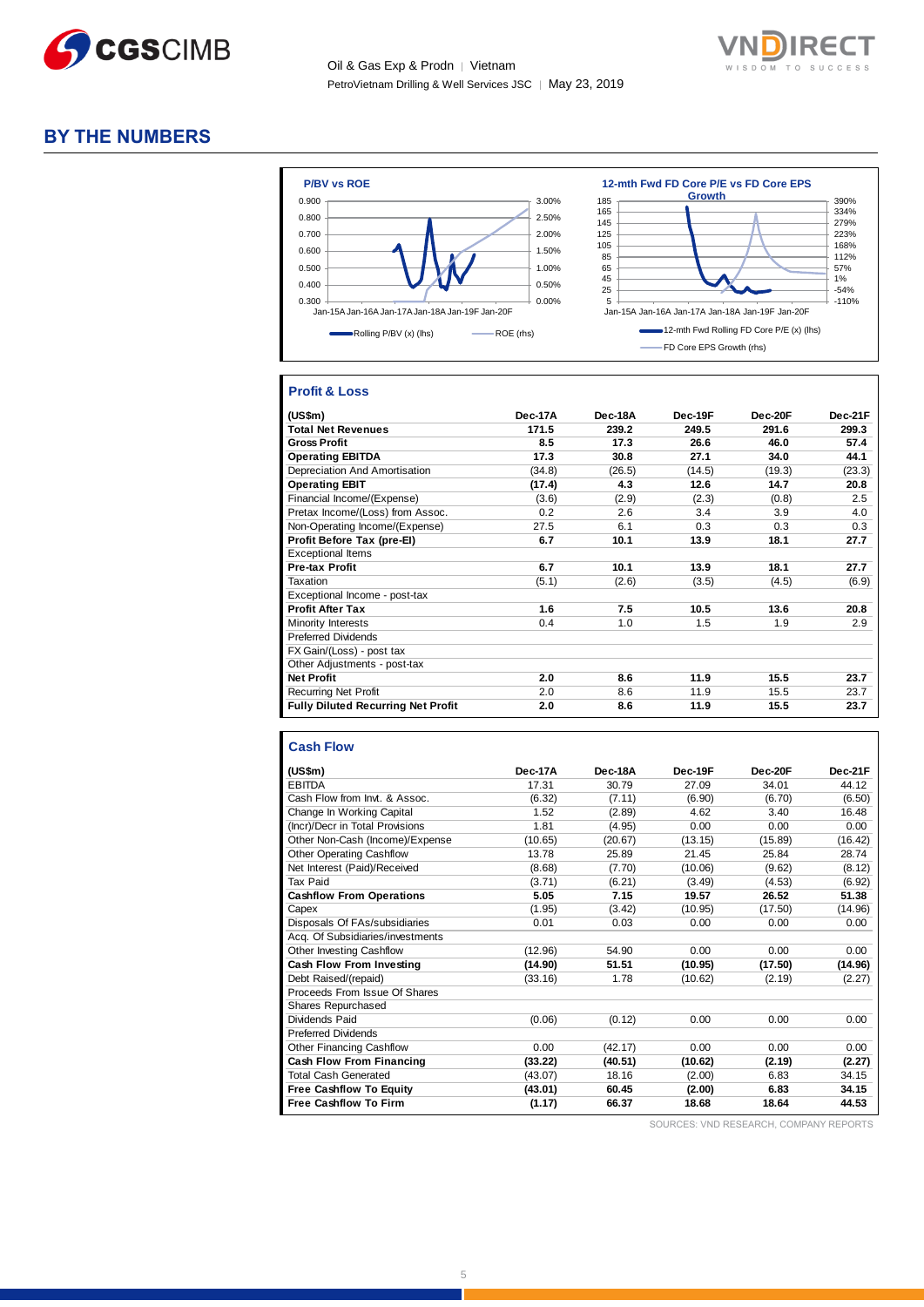![](_page_5_Picture_0.jpeg)

Oil & Gas Exp & Prodn | Vietnam PetroVietnam Drilling & Well Services JSC | May 23, 2019

![](_page_5_Picture_2.jpeg)

### **BY THE NUMBERS… cont'd**

| <b>Balance Sheet</b>                       |         |         |         |         |         |
|--------------------------------------------|---------|---------|---------|---------|---------|
| (US\$m)                                    | Dec-17A | Dec-18A | Dec-19F | Dec-20F | Dec-21F |
| <b>Total Cash And Equivalents</b>          | 174.3   | 141.6   | 134.2   | 135.2   | 163.6   |
| <b>Total Debtors</b>                       | 68.5    | 69.7    | 73.1    | 85.5    | 87.8    |
| Inventories                                | 33.3    | 32.8    | 32.4    | 35.7    | 35.1    |
| <b>Total Other Current Assets</b>          | 1.2     | 1.1     | 1.1     | 1.3     | 1.3     |
| <b>Total Current Assets</b>                | 277.3   | 245.2   | 240.9   | 257.7   | 287.8   |
| <b>Fixed Assets</b>                        | 653.9   | 624.9   | 607.1   | 587.6   | 562.2   |
| <b>Total Investments</b>                   | 25.5    | 29.9    | 29.3    | 28.4    | 27.6    |
| <b>Intangible Assets</b>                   | 0.0     | 0.0     | 0.0     | 0.0     | 0.0     |
| <b>Total Other Non-Current Assets</b>      | 5.9     | 7.5     | 7.4     | 7.2     | 6.9     |
| <b>Total Non-current Assets</b>            | 685.3   | 662.3   | 643.7   | 623.2   | 596.7   |
| Short-term Debt                            | 59.2    | 15.7    | 14.3    | 13.7    | 27.7    |
| Current Portion of Long-Term Debt          |         |         |         |         |         |
| <b>Total Creditors</b>                     | 39.5    | 42.9    | 48.4    | 56.6    | 58.1    |
| <b>Other Current Liabilities</b>           | 73.6    | 62.4    | 65.5    | 76.6    | 78.6    |
| <b>Total Current Liabilities</b>           | 172.3   | 121.0   | 128.3   | 146.9   | 164.4   |
| <b>Total Long-term Debt</b>                | 146.9   | 150.2   | 137.2   | 131.2   | 110.7   |
| Hybrid Debt - Debt Component               |         |         |         |         |         |
| <b>Total Other Non-Current Liabilities</b> | 49.0    | 37.9    | 37.0    | 35.9    | 34.9    |
| <b>Total Non-current Liabilities</b>       | 195.9   | 188.1   | 174.2   | 167.2   | 145.6   |
| <b>Total Provisions</b>                    | 0.0     | 0.0     | 0.0     | 0.0     | 0.0     |
| <b>Total Liabilities</b>                   | 368.2   | 309.1   | 302.5   | 314.1   | 310.0   |
| Shareholders' Equity                       | 582.8   | 587.3   | 569.8   | 552.9   | 558.1   |
| Minority Interests                         | 11.7    | 11.1    | 12.3    | 13.8    | 16.3    |
| <b>Total Equity</b>                        | 594.4   | 598.4   | 582.1   | 566.8   | 574.5   |

### **Key Ratios**

|                                  | Dec-17A    | Dec-18A | Dec-19F    | Dec-20F   | Dec-21F   |
|----------------------------------|------------|---------|------------|-----------|-----------|
| Revenue Growth                   | (28.5%)    | 39.4%   | 4.3%       | 16.9%     | 2.6%      |
| Operating EBITDA Growth          | (56.5%)    | 77.9%   | $(12.0\%)$ | 25.5%     | 29.7%     |
| Operating EBITDA Margin          | 10.1%      | 12.9%   | 10.9%      | 11.7%     | 14.7%     |
| Net Cash Per Share (US\$)        | (0.083)    | (0.063) | (0.045)    | (0.025)   | 0.066     |
| BVPS (US\$)                      | 1.52       | 1.53    | 1.49       | 1.44      | 1.46      |
| <b>Gross Interest Cover</b>      | (2.05)     | 0.58    | 1.89       | 2.31      | 3.88      |
| <b>Effective Tax Rate</b>        | 76.4%      | 25.8%   | 25.0%      | 25.0%     | 25.0%     |
| Net Dividend Payout Ratio        | 3.08%      | 1.42%   | NA         | <b>NA</b> | <b>NA</b> |
| <b>Accounts Receivables Days</b> | 144.4      | 105.4   | 104.5      | 99.6      | 105.6     |
| <b>Inventory Days</b>            | 76.42      | 54.36   | 53.39      | 50.69     | 53.42     |
| <b>Accounts Payables Days</b>    | 69.73      | 58.78   | 72.67      | 76.12     | 84.18     |
| <b>ROIC</b> (%)                  | $(2.04\%)$ | 0.53%   | 1.59%      | 1.94%     | 2.85%     |
| ROCE (%)                         | $(1.07\%)$ | 1.61%   | 2.72%      | 3.25%     | 4.42%     |
| Return On Average Assets         | 0.45%      | 1.05%   | 1.37%      | 1.61%     | 2.12%     |

| <b>Key Drivers</b>              |         |         |            |         |         |
|---------------------------------|---------|---------|------------|---------|---------|
|                                 | Dec-17A | Dec-18A | Dec-19F    | Dec-20F | Dec-21F |
| Oil Price (US\$/bbl)            | 54.0    | 72.0    | 65.0       | 68.0    | 70.0    |
| Volume Growth (%)               | $-4.6%$ | $-0.5%$ | $-0.8%$    | 0.4%    | $-0.2%$ |
| Ratio Of Up To Downstream (x)   | N/A     | N/A     | <b>N/A</b> | N/A     | N/A     |
| Operating Cash Cost (US\$/bbl)  | N/A     | N/A     | N/A        | N/A     | N/A     |
| Ratio Of High To Low Margin (x) | N/A     | N/A     | N/A        | N/A     | N/A     |

SOURCES: VND RESEARCH, COMPANY REPORTS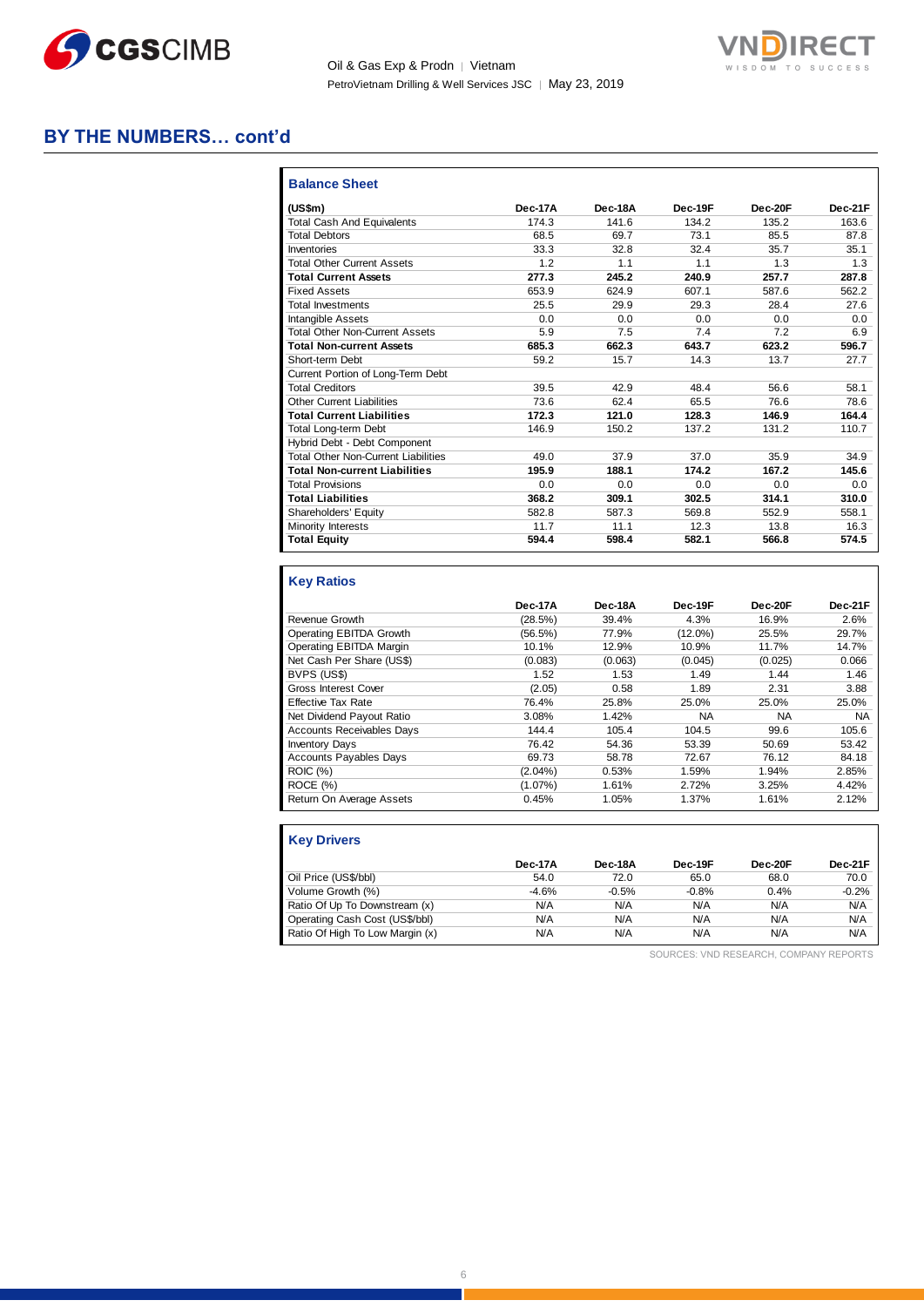![](_page_6_Picture_0.jpeg)

![](_page_6_Picture_2.jpeg)

#### **DISCLAIMER**

The content of this report (including the views and opinions expressed therein, and the information comprised therein) has been prepared by and belongs to VNDIRECT Securities Corporation, and is distributed by CGS-CIMB or CIMB Investment Bank Berhad ("CIMB"), as the case may be, pursuant to an arrangement between VNDIRECT Securities Corporation and CGS-CIMB. VNDIRECT Securities Corporation is not an affiliate of CGS-CIMB or CIMB.

This report is not directed to, or intended for distribution to or use by, any person or entity who is a citizen or resident of or located in any locality, state, country or other jurisdiction where such distribution, publication, availability or use would be contrary to law or regulation.

By accepting this report, the recipient hereof represents and warrants that he is entitled to receive such report in accordance with the restrictions set forth below and agrees to be bound by the limitations contained herein (including the "Restrictions on Distributions" set out below). Any failure to comply with these limitations may constitute a violation of law. This publication is being supplied to you strictly on the basis that it will remain confidential. No part of this report may be (i) copied, photocopied, duplicated, stored or reproduced in any form by any means or (ii) redistributed or passed on, directly or indirectly, to any other person in whole or in part, for any purpose without the prior written consent of CGS-CIMB or CIMB, as the case may be.

The information contained in this research report is prepared from data believed to be correct and reliable at the time of issue of this report.

VNDIRECT Securities Corporation may or may not issue regular reports on the subject matter of this report at any frequency and may cease to do so or change the periodicity of reports at any time. None of VNDIRECT Securities Corporation, CGS-CIMB or CIMB is under any obligation to update this report in the event of a material change to the information contained in this report. None of VNDIRECT Securities Corporation, CGS-CIMB or CIMB has any and will accept any, obligation to (i) check or ensure that the contents of this report remain current, reliable or relevant, (ii) ensure that the content of this report constitutes all the information a prospective investor may require, (iii) ensure the adequacy, accuracy, completeness, reliability or fairness of any views, opinions and information, and accordingly, VNDIRECT Securities Corporation, CGS-CIMB and CIMB and their respective affiliates and related persons including China Galaxy International Financial Holdings Limited ("CGIFHL") and CIMB Group Sdn. Bhd. ("CIMBG") and their respective related corporations (and their respective directors, associates, connected persons and/or employees) shall not be liable in any manner whatsoever for any consequences (including but not limited to any direct, indirect or consequential losses, loss of profits and damages) of any reliance thereon or usage thereof. In particular, VNDIRECT Securities Corporation, CGS-CIMB and CIMB disclaim all responsibility and liability for the views and opinions set out in this report.

Unless otherwise specified, this report is based upon reasonable sources. Such sources will, unless otherwise specified, for market data, be market data and prices available from the main stock exchange or market where the relevant security is listed, or, where appropriate, any other market. Information on the accounts and business of company(ies) will generally be based on published statements of the company(ies), information disseminated by regulatory information services, other publicly available information and information resulting from our research. Whilst every effort is made to ensure that statements of facts made in this report are accurate, all estimates, projections, forecasts, expressions of opinion and other subjective judgments contained in this report are based on assumptions considered to be reasonable as of the date of the document in which they are contained and must not be construed as a representation that the matters referred to therein will occur. Past performance is not a reliable indicator of future performance. The value of investments may go down as well as up and those investing may, depending on the investments in question, lose more than the initial investment. No report shall constitute an offer or an invitation by or on behalf of CGS-CIMB, CIMB, or VNDIRECT Securities Corporation, or their respective affiliates (including CGIFHL, CIMBG and their respective related corporations) to any person to buy or sell any investments.

CGS-CIMB, CIMB and/or VNDIRECT Securities Corporation and/or their respective affiliates and related corporations (including CGIFHL, CIMBG and their respective related corporations), their respective directors, associates, connected parties and/or employees may own or have positions in securities of the company(ies) covered in this research report or any securities related thereto and may from time to time add to or dispose of, or may be materially interested in, any such securities. Further, CGS-CIMB, CIMB and/or VNDIRECT Securities Corporation, and/or their respective affiliates and their respective related corporations (including CGIFHL, CIMBG and their respective related corporations) do and seek to do business with the company(ies) covered in this research report and may from time to time act as market maker or have assumed an underwriting commitment in securities of such company(ies), may sell them to or buy them from customers on a principal basis and may also perform or seek to perform significant investment banking, advisory, underwriting or placement services for or relating to such company(ies) as well as solicit such investment, advisory or other services from any entity mentioned in this report.

CGS-CIMB, CIMB and/or VNDIRECT Securities Corporation and/or their respective affiliates (including CGIFHL, CIMBG and their respective related corporations) may enter into an agreement with the company(ies) covered in this report relating to the production of research reports. CGS-CIMB, CIMB and/or VNDIRECT Securities Corporation may disclose the contents of this report to the company(ies) covered by it and may have amended the contents of this report following such disclosure.

The analyst responsible for the production of this report hereby certifies that the views expressed herein accurately and exclusively reflect his or her personal views and opinions about any and all of the issuers or securities analysed in this report and were prepared independently and autonomously. No part of the compensation of the analyst(s) was, is, or will be directly or indirectly related to the inclusion of specific recommendations(s) or view(s) in this report. The analyst(s) who prepared this research report is prohibited from receiving any compensation, incentive or bonus based on specific investment banking transactions or for providing a specific recommendation for, or view of, a particular company. Information barriers and other arrangements may be established where necessary to prevent conflicts of interests arising. However, the analyst(s) may receive compensation that is based on his/their coverage of company(ies) in the performance of his/their duties or the performance of his/their recommendations and the research personnel involved in the preparation of this report may also participate in the solicitation of the businesses as described above. In reviewing this research report, an investor should be aware that any or all of the foregoing, among other things, may give rise to real or potential conflicts of interest. Additional information is, subject to the duties of confidentiality, available on request.

The term "VNDIRECT Securities Corporation" shall, unless the context otherwise requires, mean VNDIRECT Securities Corporation and its affiliates, subsidiaries and related companies. The term "CGS-CIMB" shall denote, where appropriate, the relevant entity distributing or disseminating the report in the particular jurisdiction referenced below, or, in every other case except as otherwise stated herein, CIMB Securities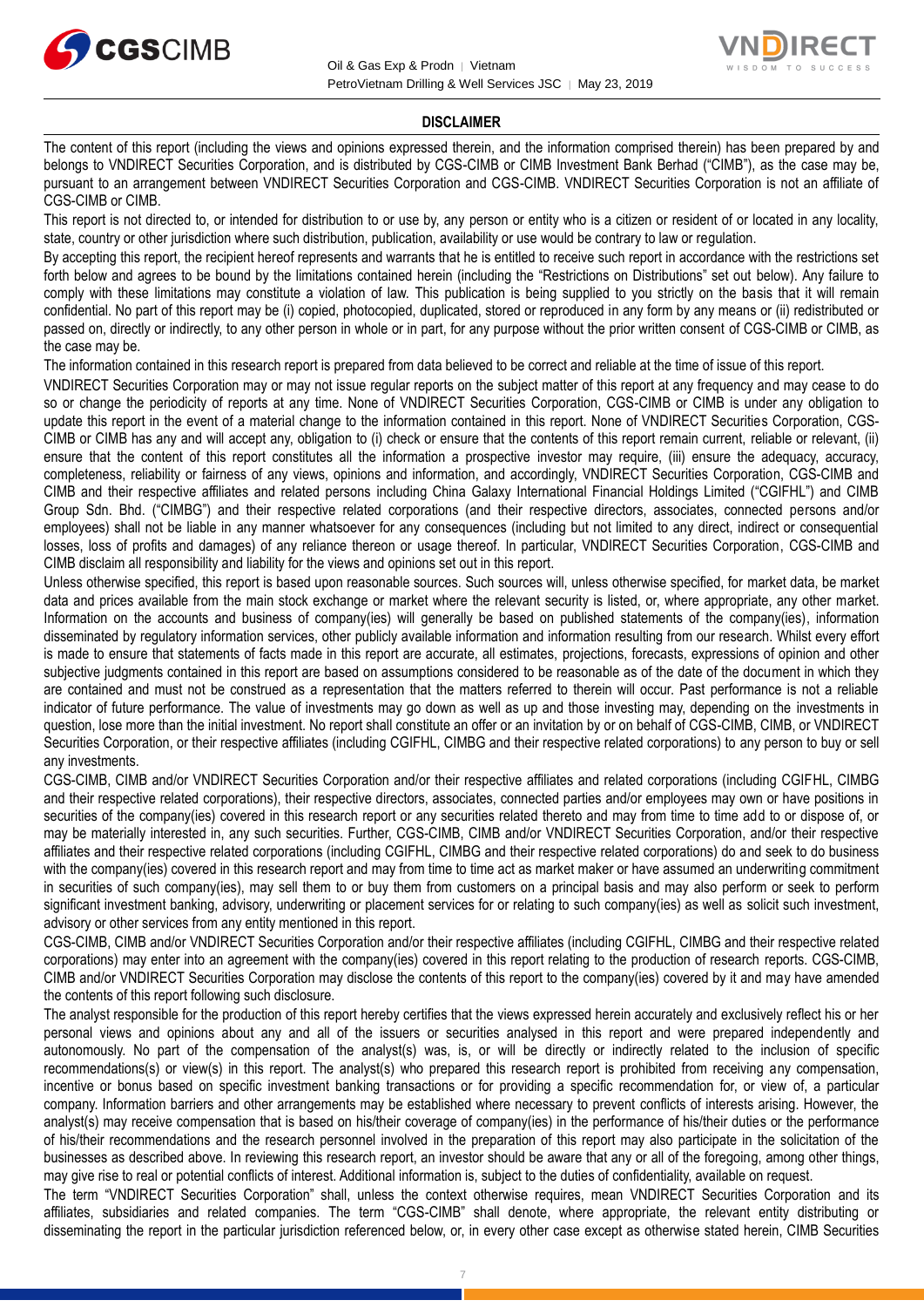![](_page_7_Picture_0.jpeg)

![](_page_7_Picture_2.jpeg)

International Pte. Ltd. and its affiliates, subsidiaries and related corporations.

### **CGS-CIMB**

| Country     | <b>CGS-CIMB Entity</b>                      | <b>Regulated by</b>                                             |
|-------------|---------------------------------------------|-----------------------------------------------------------------|
| Hong Kong   | <b>CGS-CIMB Securities Limited</b>          | Securities and Futures Commission Hong Kong                     |
| India       | CGS-CIMB Securities (India) Private Limited | Securities and Exchange Board of India (SEBI)                   |
| Indonesia   | PT CGS-CIMB Sekuritas Indonesia             | Financial Services Authority of Indonesia                       |
| Singapore   | CGS-CIMB Research Pte. Ltd.                 | Monetary Authority of Singapore                                 |
| South Korea | CGS-CIMB Securities Limited, Korea Branch   | Financial Services Commission and Financial Supervisory Service |
| Thailand    | CGS-CIMB Securities (Thailand) Co. Ltd.     | Securities and Exchange Commission Thailand                     |

#### **CIMB**

| ∶∩untr∖<br>,,,,, | <b>CIMB E</b><br>.<br>Entity                       | h۷                                                 |
|------------------|----------------------------------------------------|----------------------------------------------------|
| Malaysia         | <b>CIME</b><br>Berhad<br>Investment<br>Dank<br>Ddi | Malavsia<br>ommission;<br>urities<br>^^<br>эE<br>. |

(i) As of May 23, 2019 VNDIRECT Securities Corporation has a proprietary position in the securities (which may include but not limited to shares, warrants, call warrants and/or any other derivatives) in the following company or companies covered or recommended in this report: (a)

(ii) As of May 23, 2019, the analyst(s) who prepared this report, and the associate(s), has / have an interest in the securities (which may include but not limited to shares, warrants, call warrants and/or any other derivatives) in the following company or companies covered or recommended in this report:

(a) -

This report does not purport to contain all the information that a prospective investor may require. CGS-CIMB, and VNDIRECT Securities Corporation and their respective affiliates (including CGIFHL, CIMBG and their related corporations) do not make any guarantee, representation or warranty, express or implied, as to the adequacy, accuracy, completeness, reliability or fairness of any such information and opinion contained in this report. None of CGS-CIMB, CIMB and VNDIRECT Securities Corporation and their respective affiliates nor their related persons (including CGIFHL, CIMBG and their related corporations) shall be liable in any manner whatsoever for any consequences (including but not limited to any direct, indirect or consequential losses, loss of profits and damages) of any reliance thereon or usage thereof.

This report is general in nature and has been prepared for information purposes only. It is intended for circulation amongst CGS-CIMB's, CIMB's and their respective affiliates' (including CGIFHL's, CIMBG's and their respective related corporations') clients generally and does not have regard to the specific investment objectives, financial situation and the particular needs of any specific person who may receive this report. The information and opinions in this report are not and should not be construed or considered as an offer, recommendation or solicitation to buy or sell the subject securities, related investments or other financial instruments or any derivative instrument, or any rights pertaining thereto.

Investors are advised to make their own independent evaluation of the information contained in this research report, consider their own individual investment objectives, financial situation and particular needs and consult their own professional and financial advisers as to the legal, business, financial, tax and other aspects before participating in any transaction in respect of the securities of company(ies) covered in this research report. The securities of such company(ies) may not be eligible for sale in all jurisdictions or to all categories of investors.

**Australia:** Despite anything in this report to the contrary, this research is provided in Australia by CGS-CIMB Securities (Singapore) Pte. Ltd. and CGS-CIMB Securities (Hong Kong) Limited. This research is only available in Australia to persons who are "wholesale clients" (within the meaning of the Corporations Act 2001 (Cth) and is supplied solely for the use of such wholesale clients and shall not be distributed or passed on to any other person. You represent and warrant that if you are in Australia, you are a "wholesale client". This research is of a general nature only and has been prepared without taking into account the objectives, financial situation or needs of the individual recipient. CGS-CIMB Securities (Singapore) Pte. Ltd. and CGS-CIMB Securities (Hong Kong) Limited do not hold, and are not required to hold an Australian financial services license. CGS-CIMB Securities (Singapore) Pte. Ltd. and CGS-CIMB Securities (Hong Kong) Limited rely on "passporting" exemptions for entities appropriately licensed by the Monetary Authority of Singapore (under ASIC Class Order 03/1102) and the Securities and Futures Commission in Hong Kong (under ASIC Class Order 03/1103).

**Canada:** This research report has not been prepared in accordance with the disclosure requirements of Dealer Member Rule 3400 – Research Restrictions and Disclosure Requirements of the Investment Industry Regulatory Organization of Canada. For any research report distributed by CIBC, further disclosures related to CIBC conflicts of interest can be found at https://researchcentral.cibcwm.com.

**China:** For the purpose of this report, the People's Republic of China ("PRC") does not include the Hong Kong Special Administrative Region, the Macau Special Administrative Region or Taiwan. The distributor of this report has not been approved or licensed by the China Securities Regulatory Commission or any other relevant regulatory authority or governmental agency in the PRC. This report contains only marketing information. The distribution of this report is not an offer to buy or sell to any person within or outside PRC or a solicitation to any person within or outside of PRC to buy or sell any instruments described herein. This report is being issued outside the PRC to a limited number of institutional investors and may not be provided to any person other than the original recipient and may not be reproduced or used for any other purpose.

**France:** Only qualified investors within the meaning of French law shall have access to this report. This report shall not be considered as an offer to subscribe to, or used in connection with, any offer for subscription or sale or marketing or direct or indirect distribution of financial instruments and it is not intended as a solicitation for the purchase of any financial instrument.

**Germany:** This report is only directed at persons who are professional investors as defined in sec 31a(2) of the German Securities Trading Act (WpHG). This publication constitutes research of a non-binding nature on the market situation and the investment instruments cited here at the time of the publication of the information.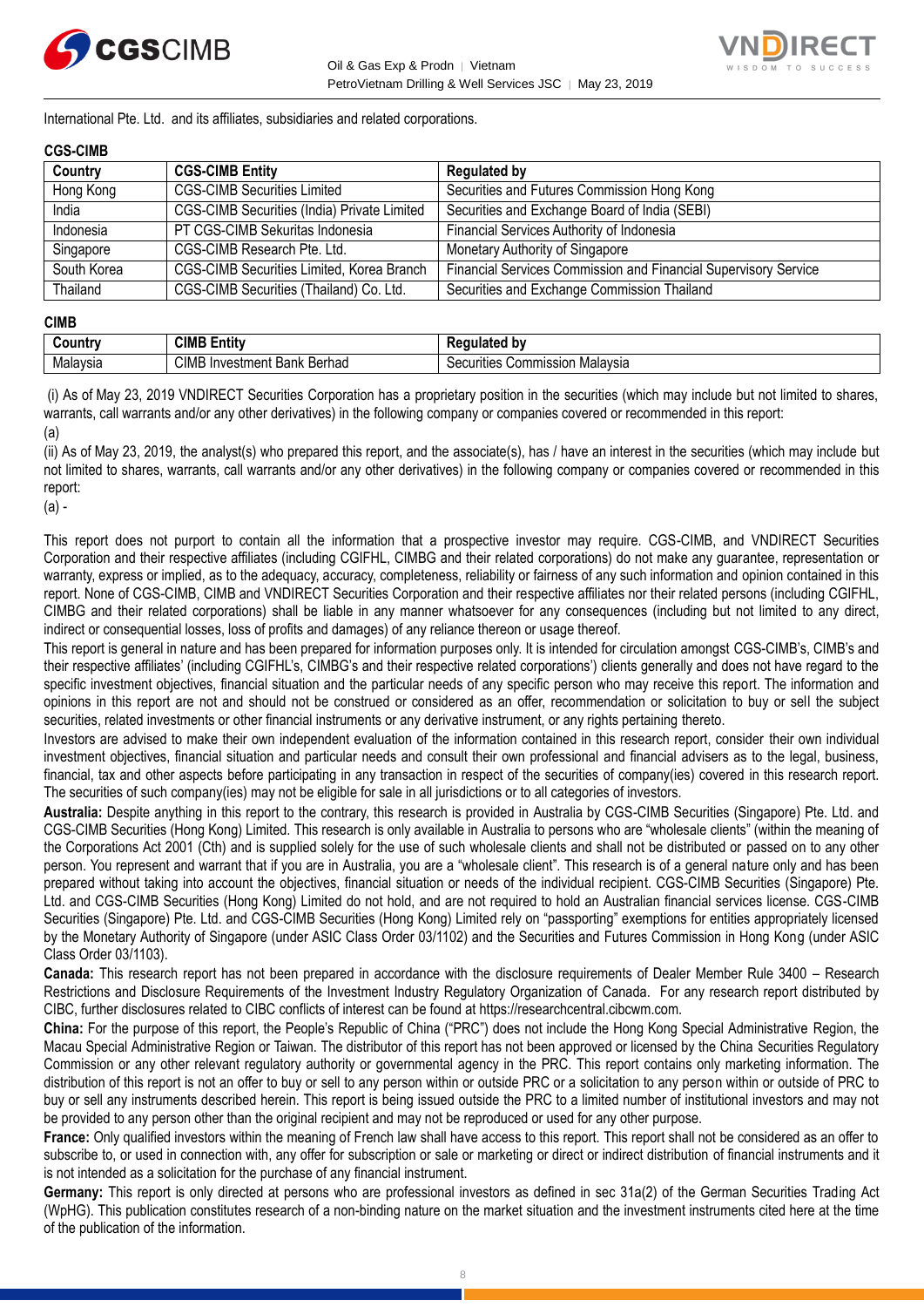![](_page_8_Picture_0.jpeg)

![](_page_8_Picture_2.jpeg)

The current prices/yields in this issue are based upon closing prices from Bloomberg as of the day preceding publication. Please note that neither the German Federal Financial Supervisory Agency (BaFin), nor any other supervisory authority exercises any control over the content of this report.

**Hong Kong:** This report is issued and distributed in Hong Kong by CGS-CIMB Securities (Hong Kong) Limited ("CHK") which is licensed in Hong Kong by the Securities and Futures Commission for Type 1 (dealing in securities), Type 4 (advising on securities) and Type 6 (advising on corporate finance) activities. Any investors wishing to purchase or otherwise deal in the securities covered in this report should contact the Head of Sales at CGS-CIMB Securities (Hong Kong) Limited. The views and opinions in this research report are of VNDIRECT Securities Corporation as of the date hereof and are subject to change. If the Financial Services and Markets Act of the United Kingdom or the rules of the Financial Conduct Authority apply to a recipient, our obligations owed to such recipient therein are unaffected. CHK has no obligation to update its opinion or the information in this research report.

CHK does not make a market on other securities mentioned in the report.

**India:** This report is issued and distributed in India by CGS-CIMB Securities (India) Private Limited ("CIMB India") which is registered with the National Stock Exchange of India Limited and BSE Limited as a trading and clearing member under the Securities and Exchange Board of India (Stock Brokers and Sub-Brokers) Regulations, 1992. In accordance with the provisions of Regulation 4(g) of the Securities and Exchange Board of India (Investment Advisers) Regulations, 2013, CGS-CIMB India is not required to seek registration with the Securities and Exchange Board of India ("SEBI") as an Investment Adviser. CGS-CIMB India is registered with SEBI as a Research Analyst pursuant to the SEBI (Research Analysts) Regulations, 2014 ("Regulations").

This report does not take into account the particular investment objectives, financial situations, or needs of the recipients. It is not intended for and does not deal with prohibitions on investment due to law/jurisdiction issues etc. which may exist for certain persons/entities. Recipients should rely on their own investigations and take their own professional advice before investment.

The report is not a "prospectus" as defined under Indian Law, including the Companies Act, 2013, and is not, and shall not be, approved by, or filed or registered with, any Indian regulator, including any Registrar of Companies in India, SEBI, any Indian stock exchange, or the Reserve Bank of India. No offer, or invitation to offer, or solicitation of subscription with respect to any such securities listed or proposed to be listed in India is being made, or intended to be made, to the public, or to any member or section of the public in India, through or pursuant to this report.

The research analysts, strategists or economists principally responsible for the preparation of this research report are segregated from the other activities of CGS-CIMB India and they have received compensation based upon various factors, including quality, accuracy and value of research, firm profitability or revenues, client feedback and competitive factors. Research analysts', strategists' or economists' compensation is not linked to investment banking or capital markets transactions performed or proposed to be performed by CGS-CIMB India or its affiliates.

CGS-CIMB India has not received any investment banking related compensation from the companies mentioned in the report in the past 12 months. CGS-CIMB India has not received any compensation from the companies mentioned in the report in the past 12 months.

**Indonesia:** This report is issued and distributed by PT CGS-CIMB Sekuritas Indonesia ("CGS-CIMB Indonesia"). The views and opinions in this research report are our own as of the date hereof and are subject to change. CGS-CIMB Indonesia has no obligation to update its opinion or the information in this research report. Neither this report nor any copy hereof may be distributed in Indonesia or to any Indonesian citizens wherever they are domiciled or to Indonesian residents except in compliance with applicable Indonesian capital market laws and regulations.

This research report is not an offer of securities in Indonesia. The securities referred to in this research report have not been registered with the Financial Services Authority (Otoritas Jasa Keuangan) pursuant to relevant capital market laws and regulations, and may not be offered or sold within the territory of the Republic of Indonesia or to Indonesian citizens through a public offering or in circumstances which constitute an offer within the meaning of the Indonesian capital market law and regulations.

**Ireland:** CGS-CIMB is not an investment firm authorised in the Republic of Ireland and no part of this document should be construed as CGS-CIMB acting as, or otherwise claiming or representing to be, an investment firm authorised in the Republic of Ireland.

**Malaysia:** This report is distributed in Malaysia by CIMB solely for the benefit of and for the exclusive use of our clients. Recipients of this report are to contact CIMB, at 17th Floor Menara CIMB No. 1 Jalan Stesen Sentral 2, Kuala Lumpur Sentral 50470 Kuala Lumpur, Malaysia, in respect of any matters arising from or in connection with this report. CIMB has no obligation to update, revise or reaffirm its opinion or the information in this research reports after the date of this report.

**New Zealand:** In New Zealand, this report is for distribution only to persons who are wholesale clients pursuant to section 5C of the Financial Advisers Act 2008.

**Singapore:** This report is issued and distributed by CGS-CIMB Research Pte Ltd ("CGS-CIMBR"). CGS-CIMBR is a financial adviser licensed under the Financial Advisers Act, Cap 110 ("FAA") for advising on investment products, by issuing or promulgating research analyses or research reports, whether in electronic, print or other form. Accordingly CGS-CIMBR is a subject to the applicable rules under the FAA unless it is able to avail itself to any prescribed exemptions.

Recipients of this report are to contact CGS-CIMB Research Pte Ltd, 50 Raffles Place, #16-02 Singapore Land Tower, Singapore in respect of any matters arising from, or in connection with this report. CGS-CIMBR has no obligation to update its opinion or the information in this research report. This publication is strictly confidential and is for private circulation only. If you have not been sent this report by CGS-CIMBR directly, you may not rely, use or disclose to anyone else this report or its contents.

If the recipient of this research report is not an accredited investor, expert investor or institutional investor, CGS-CIMBR accepts legal responsibility for the contents of the report without any disclaimer limiting or otherwise curtailing such legal responsibility. If the recipient is an accredited investor, expert investor or institutional investor, the recipient is deemed to acknowledge that CGS-CIMBR is exempt from certain requirements under the FAA and its attendant regulations, and as such, is exempt from complying with the following :

(a) Section 25 of the FAA (obligation to disclose product information);

(b) Section 27 (duty not to make recommendation with respect to any investment product without having a reasonable basis where you may be reasonably expected to rely on the recommendation) of the FAA;

(c) MAS Notice on Information to Clients and Product Information Disclosure [Notice No. FAA-N03];

(d) MAS Notice on Recommendation on Investment Products [Notice No. FAA-N16];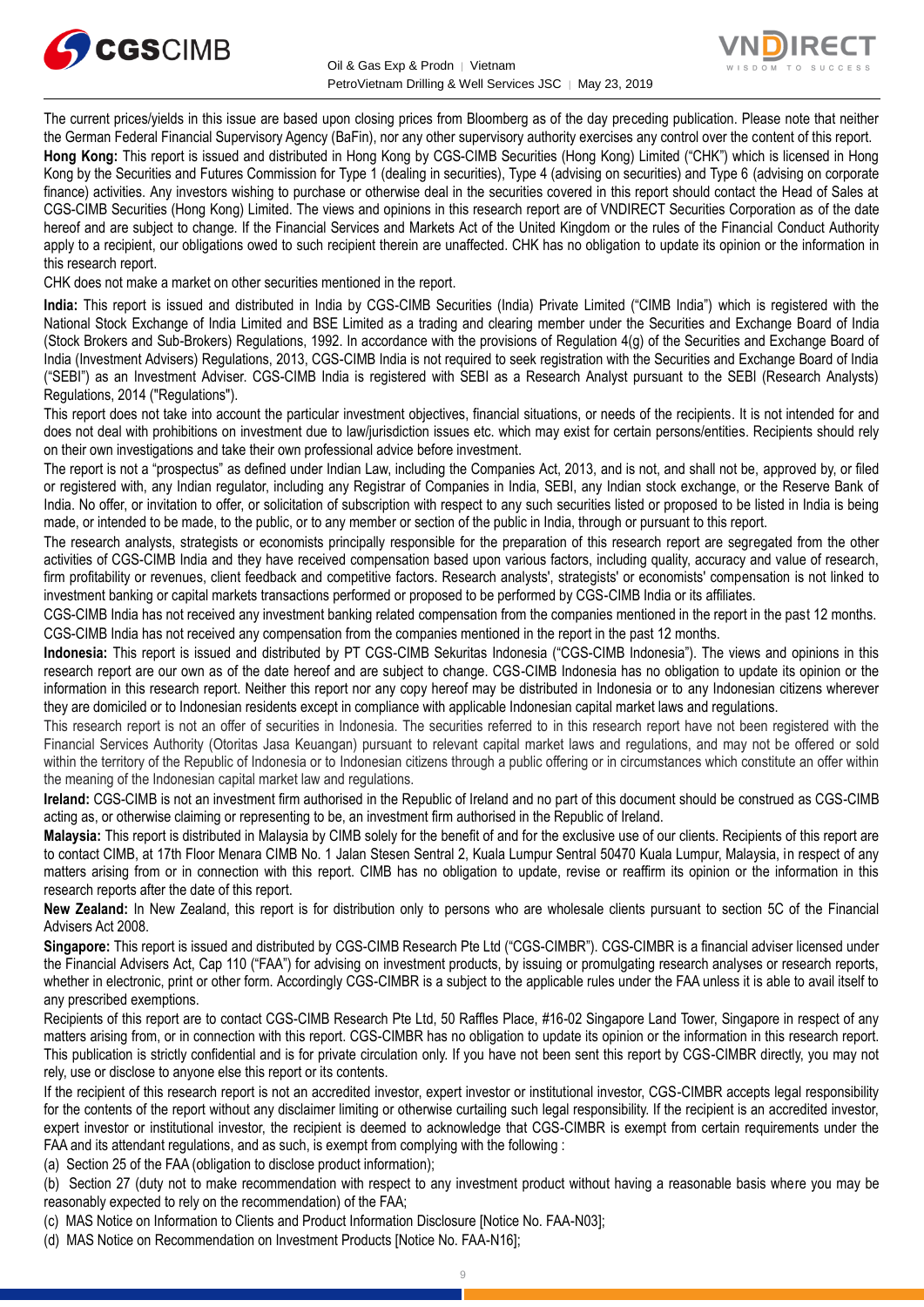![](_page_9_Picture_0.jpeg)

![](_page_9_Picture_2.jpeg)

(e) Section 36 (obligation on disclosure of interest in securities), and

(f) any other laws, regulations, notices, directive, guidelines, circulars and practice notes which are relates to the above, to the extent permitted by applicable laws, as may be amended from time to time, and any other laws, regulations, notices, directive, guidelines, circulars, and practice notes as we may notify you from time to time. In addition, the recipient who is an accredited investor, expert investor or institutional investor acknowledges that a CGS-CIMBR is exempt from Section 27 of the FAA, the recipient will also not be able to file a civil claim against CGS-CIMBR for any loss or damage arising from the recipient's reliance on any recommendation made by CGS-CIMBR which would otherwise be a right that is available to the recipient under Section 27 of the FAA, the recipient will also not be able to file a civil claim against CGS-CIMBR for any loss or damage arising from the recipient's reliance on any recommendation made by CGS-CIMBR which would otherwise be a right that is available to the recipient under Section 27 of the FAA.

CGS-CIMBR, its affiliates and related corporations, their directors, associates, connected parties and/or employees may own or have positions in securities of the company(ies) covered in this research report or any securities related thereto and may from time to time add to or dispose of, or may be materially interested in, any such securities. Further, CGS-CIMBR, its affiliates and its related corporations do and seek to do business with the company(ies) covered in this research report and may from time to time act as market maker or have assumed an underwriting commitment in securities of such company(ies), may sell them to or buy them from customers on a principal basis and may also perform or seek to perform significant investment banking, advisory, underwriting or placement services for or relating to such company(ies) as well as solicit such investment, advisory or other services from any entity mentioned in this report.

As of May 23, 2019,, CGS-CIMBR does not have a proprietary position in the recommended securities in this report.

CGS-CIMBR does not make a market on the securities mentioned in the report.

**South Korea:** This report is issued and distributed in South Korea by CGS-CIMB Securities (Hong Kong) Limited, Korea Branch ("CGS-CIMB Korea") which is licensed as a cash equity broker, and regulated by the Financial Services Commission and Financial Supervisory Service of Korea. In South Korea, this report is for distribution only to professional investors under Article 9(5) of the Financial Investment Services and Capital Market Act of Korea ("FSCMA").

**Spain:** This document is a research report and it is addressed to institutional investors only. The research report is of a general nature and not personalised and does not constitute investment advice so, as the case may be, the recipient must seek proper advice before adopting any investment decision. This document does not constitute a public offering of securities.

CGS-CIMB is not registered with the Spanish Comision Nacional del Mercado de Valores to provide investment services.

**Sweden:** This report contains only marketing information and has not been approved by the Swedish Financial Supervisory Authority. The distribution of this report is not an offer to sell to any person in Sweden or a solicitation to any person in Sweden to buy any instruments described herein and may not be forwarded to the public in Sweden.

**Switzerland:** This report has not been prepared in accordance with the recognized self-regulatory minimal standards for research reports of banks issued by the Swiss Bankers' Association (Directives on the Independence of Financial Research).

**Thailand:** This report is issued and distributed by CGS-CIMB Securities (Thailand) Co. Ltd. ("CGS-CIMB Thailand") based upon sources believed to be reliable (but their accuracy, completeness or correctness is not guaranteed). The statements or expressions of opinion herein were arrived at after due and careful consideration for use as information for investment. Such opinions are subject to change without notice and CGS-CIMB Thailand has no obligation to update its opinion or the information in this research report.

CGS-CIMB Thailand may act or acts as Market Maker, and issuer and offerer of Derivative Warrants and Structured Note which may have the following securities as its underlying securities. Investors should carefully read and study the details of the derivative warrants in the prospectus before making investment decisions.

AAV, ADVANC, AMATA, ANAN, AOT, AP, BA, BANPU, BBL, BCH, BCP, BCPG, BDMS, BEAUTY, BEC, BEM, BJC, BH, BIG, BLA, BLAND, BPP, BTS, CBG, CENTEL, CHG, CK, CKP, COM7, CPALL, CPF, CPN, DELTA, DTAC, EA, EGCO, EPG, GFPT, GLOBAL, GLOW, GPSC, GUNKUL, HMPRO, INTUCH, IRPC, ITD, IVL, KBANK, KCE, KKP, KTB, KTC, LH, LHBANK, LPN, MAJOR, MALEE, MEGA, MINT, MONO, MTLS, PLANB, PSH, PTL, PTG, PTT, PTTEP, PTTGC, QH, RATCH, ROBINS, S, SAWAD, SCB, SCC, SCCC, SIRI, SPALI, SPRC, STEC, STPI, SUPER, TASCO, TCAP, THAI, THANI, THCOM, TISCO, TKN, TMB, TOP, TPIPL, TRUE, TTA, TU, TVO, UNIQ, VGI, WHA, WORK.

### **Corporate Governance Report:**

The disclosure of the survey result of the Thai Institute of Directors Association ("IOD") regarding corporate governance is made pursuant to the policy of the Office of the Securities and Exchange Commission. The survey of the IOD is based on the information of a company listed on the Stock Exchange of Thailand and the Market for Alternative Investment disclosed to the public and able to be accessed by a general public investor. The result, therefore, is from the perspective of a third party. It is not an evaluation of operation and is not based on inside information.

The survey result is as of the date appearing in the Corporate Governance Report of Thai Listed Companies. As a result, the survey result may be changed after that date. CGS-CIMB Thailand does not confirm nor certify the accuracy of such survey result.

| <b>Score</b><br>Range: | 100<br>۵N<br>JU                         | 80<br>or<br>೦ಜ<br>$\overline{\phantom{0}}$ | 70<br>$\overline{\phantom{a}}$ | $\sim$ $\sim$<br>Below<br>/U or | Result<br>N0<br>Survey |
|------------------------|-----------------------------------------|--------------------------------------------|--------------------------------|---------------------------------|------------------------|
| <b>Description.</b>    | -<br>Lyonllon <sup>+</sup><br>≍x∪elie∏t | Ven<br>Good                                | Good<br>- - - -                | N/A                             |                        |

**United Arab Emirates:** The distributor of this report has not been approved or licensed by the UAE Central Bank or any other relevant licensing authorities or governmental agencies in the United Arab Emirates. This report is strictly private and confidential and has not been reviewed by, deposited or registered with UAE Central Bank or any other licensing authority or governmental agencies in the United Arab Emirates. This report is being issued outside the United Arab Emirates to a limited number of institutional investors and must not be provided to any person other than the original recipient and may not be reproduced or used for any other purpose. Further, the information contained in this report is not intended to lead to the sale of investments under any subscription agreement or the conclusion of any other contract of whatsoever nature within the territory of the United Arab Emirates.

**United Kingdom and European Economic Area (EEA):** In the United Kingdom and European Economic Area, this material is also being distributed by CGS-CIMB Securities (UK) Limited ("CGS-CIMB UK"). CGS-CIMB UK is authorized and regulated by the Financial Conduct Authority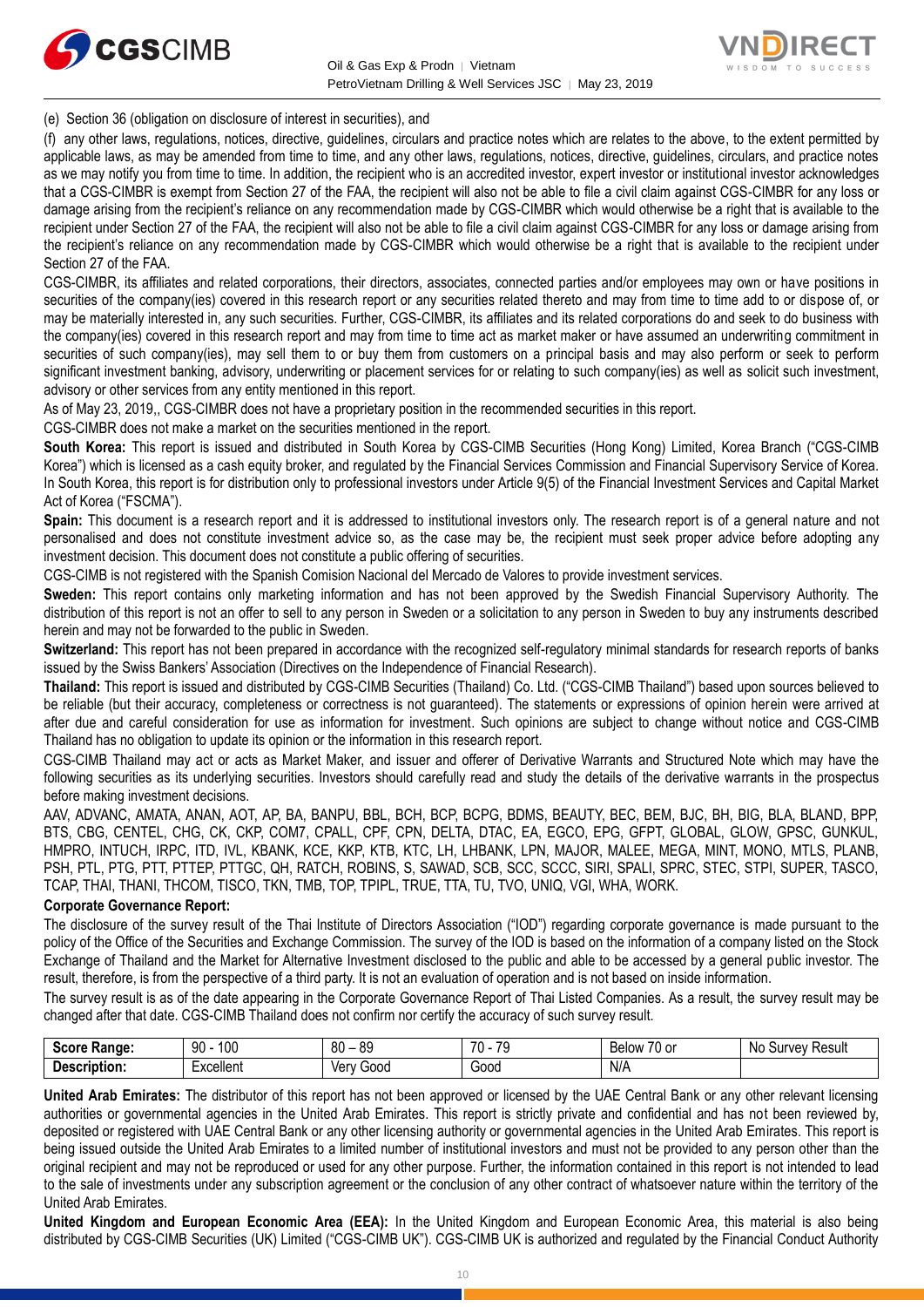![](_page_10_Picture_0.jpeg)

![](_page_10_Picture_2.jpeg)

and its registered office is at 27 Knightsbridge, London, SW1X7YB. The material distributed by CGS-CIMB UK has been prepared in accordance with CGS-CIMB's policies for managing conflicts of interest arising as a result of publication and distribution of this material. This material is for distribution only to, and is solely directed at, selected persons on the basis that those persons: (a) are eligible counterparties and professional clients of CGS-CIMB UK; (b) have professional experience in matters relating to investments falling within Article 19(5) of the Financial Services and Markets Act 2000 (Financial Promotion) Order 2005 (as amended, the "Order"), (c) fall within Article 49(2)(a) to (d) ("high net worth companies, unincorporated associations etc") of the Order; (d) are outside the United Kingdom subject to relevant regulation in each jurisdiction, material(all such persons together being referred to as "relevant persons"). This material is directed only at relevant persons and must not be acted on or relied on by persons who are not relevant persons. Any investment or investment activity to which this material relates is available only to relevant persons and will be engaged in only with relevant persons.

Where this material is labelled as non-independent, it does not provide an impartial or objective assessment of the subject matter and does not constitute independent "research" (cannot remove research from here under the applicable rules of the Financial Conduct Authority in the UK. Consequently, any such non-independent material will not have been prepared in accordance with legal requirements designed to promote the independence of research (cannot remove research from here) and will not subject to any prohibition on dealing ahead of the dissemination of research. Any such non-independent material must be considered as a marketing communication.

**United States:** This research report is distributed in the United States of America by CGS-CIMB Securities (USA) Inc, a U.S. registered brokerdealer and a related company of CGS-CIMB Research Pte Ltd, PT CGS-CIMB Sekuritas Indonesia, CGS-CIMB Securities (Thailand) Co. Ltd, CGS-CIMB Securities (Hong Kong) Limited, CGS-CIMB Securities (India) Private Limited, and is distributed solely to persons who qualify as "U.S. Institutional Investors" as defined in Rule 15a-6 under the Securities and Exchange Act of 1934. This communication is only for Institutional Investors whose ordinary business activities involve investing in shares, bonds, and associated securities and/or derivative securities and who have professional experience in such investments. Any person who is not a U.S. Institutional Investor or Major Institutional Investor must not rely on this communication. The delivery of this research report to any person in the United States of America is not a recommendation to effect any transactions in the securities discussed herein, or an endorsement of any opinion expressed herein. CGS-CIMB Securities (USA) Inc, is a FINRA/SIPC member and takes responsibility for the content of this report. For further information or to place an order in any of the abovementioned securities please contact a registered representative of CGS-CIMB Securities (USA) Inc.

CGS-CIMB Securities (USA) Inc. does not make a market on other securities mentioned in the report.

CGS-CIMB Securities (USA) Inc. has not managed or co-managed a public offering of any of the securities mentioned in the past 12 months.

CGS-CIMB Securities (USA) Inc. has not received compensation for investment banking services from any of the company mentioned in the past 12 months.

CGS-CIMB Securities (USA) Inc. neither expects to receive nor intends to seek compensation for investment banking services from any of the company mentioned within the next 3 months.

**Other jurisdictions:** In any other jurisdictions, except if otherwise restricted by laws or regulations, this report is only for distribution to professional, institutional or sophisticated investors as defined in the laws and regulations of such jurisdictions. Distribution of stock ratings and investors as defined in the laws and regulations of stock ratings and investors as defined in the laws and regulations of stock ratings and investment banking clients for quarter ended on

| <b>Other jurisdictions:</b> In any other jurisdictions, except if otherwise restricted by laws or regulations, this report is only for distribution to<br>institutional or sophisticated investors as defined in the laws and regulations of such jurisdictions. |                         |                                |  |
|------------------------------------------------------------------------------------------------------------------------------------------------------------------------------------------------------------------------------------------------------------------|-------------------------|--------------------------------|--|
| Distribution of stock ratings and investment banking clients for quarter ended on 08 April 2019                                                                                                                                                                  |                         |                                |  |
| 771 companies under coverage for quarter ended on 08 April 2019                                                                                                                                                                                                  |                         |                                |  |
|                                                                                                                                                                                                                                                                  | Rating Distribution (%) | Investment Banking clients (%) |  |
| Add                                                                                                                                                                                                                                                              | 57.8%                   | 4.0%                           |  |
| Hold                                                                                                                                                                                                                                                             | 27.0%                   | 2.1%                           |  |
| Reduce                                                                                                                                                                                                                                                           | 15.2%                   | 0.4%                           |  |
|                                                                                                                                                                                                                                                                  |                         |                                |  |

**Spitzer Chart for stock being researched ( 2 year data )** 

![](_page_10_Figure_13.jpeg)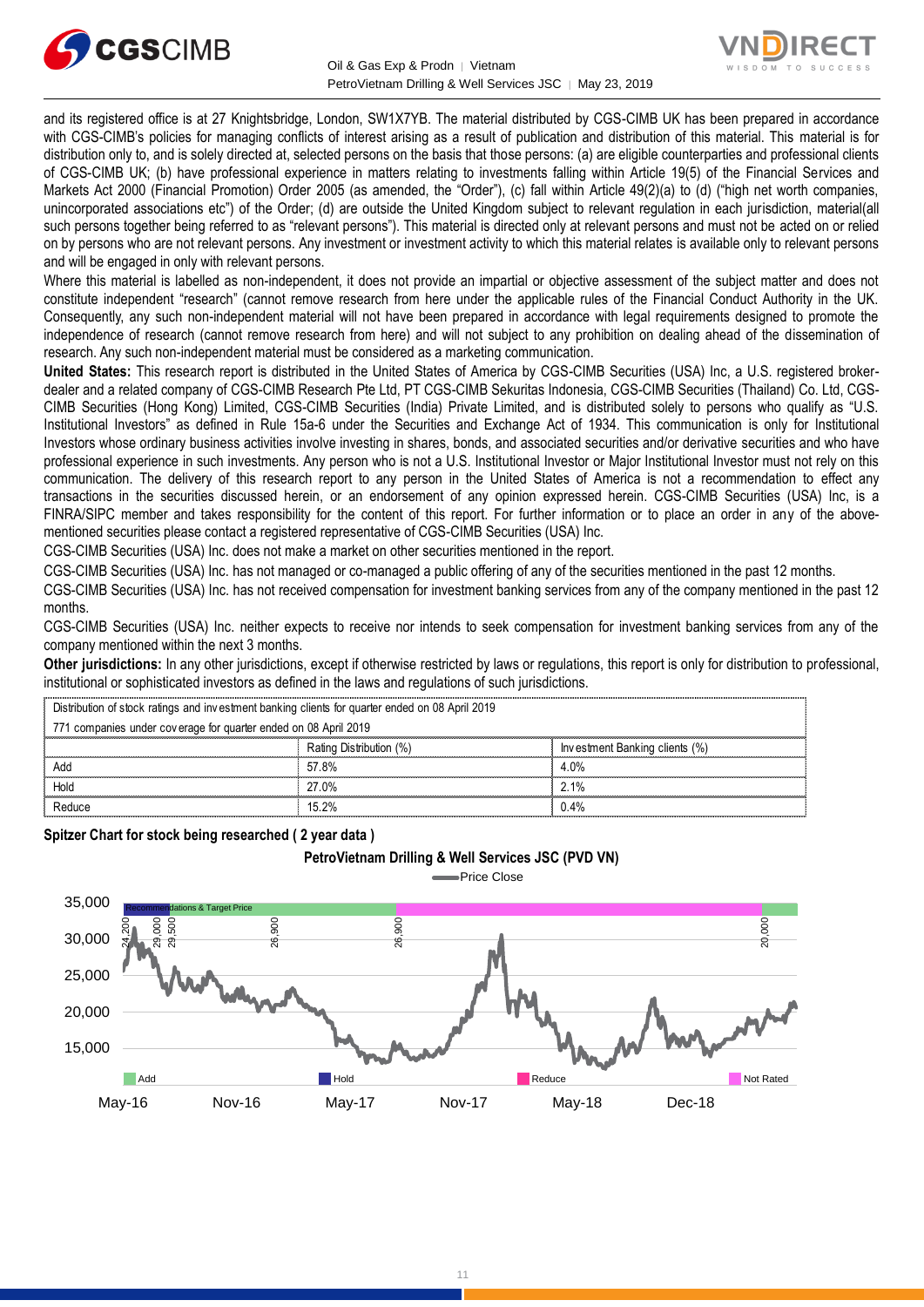![](_page_11_Picture_0.jpeg)

![](_page_11_Picture_2.jpeg)

### **Corporate Governance Report of Thai Listed Companies (CGR). CG Rating by the Thai Institute of Directors Association (Thai IOD) in 2018, Anti-Corruption 2018**

**ADVANC** – Excellent, Certified, **AEONTS** – Good, n/a, **AH** – Very Good, n/a, **AMATA** – Excellent, Declared, **ANAN** – Excellent, Declared, **AOT** – Excellent, Declared, **AP** – Excellent, Certified, **ASP** – Very Good, Certified, **BANPU** – Excellent, Certified, **BAY** – Excellent, Certified, **BBL** – Very Good, Certified, **BCH** – Good, Certified, **BCP** - Excellent, Certified, **BCPG** – Excellent, Certified, **BEM** – Very Good, n/a, **BDMS** – Very Good, n/a, **BEAUTY** – Good, n/a, **BEC** – Very Good, n/a, , **BGRIM** – Very Good, Declared, **BH** - Good, n/a, **BJC** – Very Good, Declared, **BJCHI** – Very Good, Certified, **BLA** – Very Good, Certified, **BPP** – Very Good, Declared, **BR** - Good, Declared, **BTS** - Excellent, Certified, **CBG** – Very Good, n/a, **CCET** – Good, n/a, **CENTEL** – Very Good, Certified, **CHG** – Very Good, Declared, **CK** – Excellent, n/a, **COL** – Excellent, Declared, **CPALL** – Very Good, Certified, **CPF** – Excellent, Certified, **CPN** - Excellent, Certified, **DELTA** - Excellent, n/a, **DEMCO** – Excellent, Certified, **DDD** – Very Good, Declared, **DIF** – not available, n/a, **DREIT** – not available, n/a, **DTAC** – Excellent, Certified, **EA** – Excellent, n/a, **ECL** – Very Good, Certified, **EGCO** - Excellent, Certified, **EPG** – Very Good, n/a, **ERW** – Very Good, n/a, **GFPT** - Excellent, Certified, **GGC** – Excellent, Certified, **GLOBAL** – Very Good, n/a, **GLOW** – Very Good, Certified, **GPSC** – Excellent, Certified, **GULF** – Very Good, n/a, **GUNKUL** – Excellent, Certified, **HANA** - Excellent, Certified, **HMPRO** - Excellent, Certified, **HREIT** - Excellent, Certified **ICHI** – Excellent, Declared, **HUMAN** – not available, n/a, **III** – Good, n/a, **INTUCH** - Excellent, Certified, **IRPC** – Excellent, Certified, **ITD**\* – Very Good, n/a, **IVL** - Excellent, Certified, **JASIF** – not available, n/a, **JWD** – Very Good, n/a, **KBANK** - Excellent, Certified, **KCE** - Excellent, Certified, **KKP** – Excellent, Certified, **KSL** – Excellent, Certified, **KTB** - Excellent, Certified, **KTC** – Excellent, Certified, **LH** - Very Good, n/a, **LPN** – Excellent, Certified, **M** – Very Good, Certified, **MACO** – Very Good, n/a, **MAJOR** – Very Good, n/a, **MAKRO** – Excellent, Declared, **MALEE** – Very Good, Certified, **MC** – Very Good, Certified, **MCOT** – Excellent, Certified, **MEGA** – Very Good, n/a, **MINT** - Excellent, Certified, **MTC** – Excellent, Declared, **NETBAY** – Good, n/a, **OSP** – not available, n/a,**PLANB** – Excellent, Declared, **PLAT** – Very Good, Certified, **PR9** – not available, n/a, **PSH** – Excellent, Certified, **PSTC** – Good, Certified, **PTT** - Excellent, Certified, **PTTEP** - Excellent, Certified, **PTTGC** - Excellent, Certified, **QH** – Excellent, Certified, **RATCH** – Excellent, Certified, **ROBINS** – Excellent, Certified, **RS** – Very Good, n/a, **RSP** – not available, n/a, **S** – Very Good, n/a, **SAMART** - Excellent, n/a, **SAPPE** – Very Good, Declared, **SAT** – Excellent, Certified, **SAWAD** – Very Good, n/a, **SC** – Excellent, Declared, **SCB** - Excellent, Certified, **SCC** – Excellent, Certified, **SCN** – Very Good, Certified, **SF** – Good, n/a, **SIRI** – Very Good, Certified, **SPA** - Good, n/a, **SPALI** - Excellent, n/a, **SPRC** – Excellent, Certified, **STA** – Very Good, Certified, **STEC** – Excellent, n/a, **SVI** – Excellent, Certified, **SYNEX** – Very Good, Declared, **TASCO** – Excellent, Certified, **TCAP** – Excellent, Certified, **THANI** – Excellent, Certified, **TIPCO** – Very Good, Certified, **TISCO** - Excellent, Certified, **TKN** – Very Good, Declared, **TMB** - Excellent, Certified, **TNR** – Very Good, Declared, **TOP** - Excellent, Certified, **TPCH** – Good, n/a, **TPIPP** – Good, n/a, **TRUE** – Excellent, Certified, **TU** – Excellent, Certified, **TVO** – Very Good, Declared, **UNIQ** – Good, n/a, **VGI** – Excellent, Certified, **WHA** – Excellent, Certified, **WHART** – not available, n/a, **WICE** – Very Good, Certified, **WORK** – Good, n/a. **Companies participating in Thailand's Private Sector Collective Action Coalition Against Corruption programme (Thai CAC) under Thai Institute of Directors (as of** 

**August 31, 2018) are categorized into:**

- Companies that have declared their intention to join CAC, and

- Companies certified by CAC

\* The company, its director or management had been reportedly accused for breaching proper corporate governance such as violation of the SEC's regulations or charged with corruption.

#### **RECOMMENDATION EDAMEWORK**

| <u>INLOUININLINDAI ION I INAMLINOINN</u> |                                                                                                                                                                                                                                                                   |
|------------------------------------------|-------------------------------------------------------------------------------------------------------------------------------------------------------------------------------------------------------------------------------------------------------------------|
| <b>Stock Ratings</b>                     | Definition:                                                                                                                                                                                                                                                       |
| Add                                      | The stock's total return is expected to reach 15% or higher over the next 12 months.                                                                                                                                                                              |
| Hold                                     | The stock's total return is expected to be between negative 10% and positive 15% over the next 12 months.                                                                                                                                                         |
| Reduce                                   | The stock's total return is expected to fall below negative 10% over the next 12 months.                                                                                                                                                                          |
|                                          | The total expected return of a stock is defined as the sum of the:(i) percentage difference between the target price and the current price and (ii)<br>the forward net dividend yields of the stock. Stock price targets have an investment horizon of 12 months. |
| <b>Sector Ratings</b>                    | Definition:                                                                                                                                                                                                                                                       |
| Overweight                               | An Overweight rating means stocks in the sector have, on a market cap-weighted basis, a positive absolute<br>recommendation.                                                                                                                                      |
| Neutral                                  | A Neutral rating means stocks in the sector have, on a market cap-weighted basis, a neutral absolute recommendation.                                                                                                                                              |
| Underweight                              | An Underweight rating means stocks in the sector have, on a market cap-weighted basis, a negative absolute<br>recommendation.                                                                                                                                     |
| <b>Country Ratings</b>                   | Definition:                                                                                                                                                                                                                                                       |
| Overweight                               | An Overweight rating means investors should be positioned with an above-market weight in this country relative to<br>benchmark.                                                                                                                                   |
| Neutral                                  | A Neutral rating means investors should be positioned with a neutral weight in this country relative to benchmark.                                                                                                                                                |
| اللوابع فتحدد وسيحاج وبالل               | As thedesiciall subsequence to select about the seedifical with a telecomercial control to this experimentalize to                                                                                                                                                |

Underweight An Underweight rating means investors should be positioned with a below-market weight in this country relative to benchmark.

**Hien Tran Khanh – Deputy Head of Research** Email: [hien.trankhanh@vndirect.com.vn](mailto:hien.trankhanh@vndirect.com.vn)